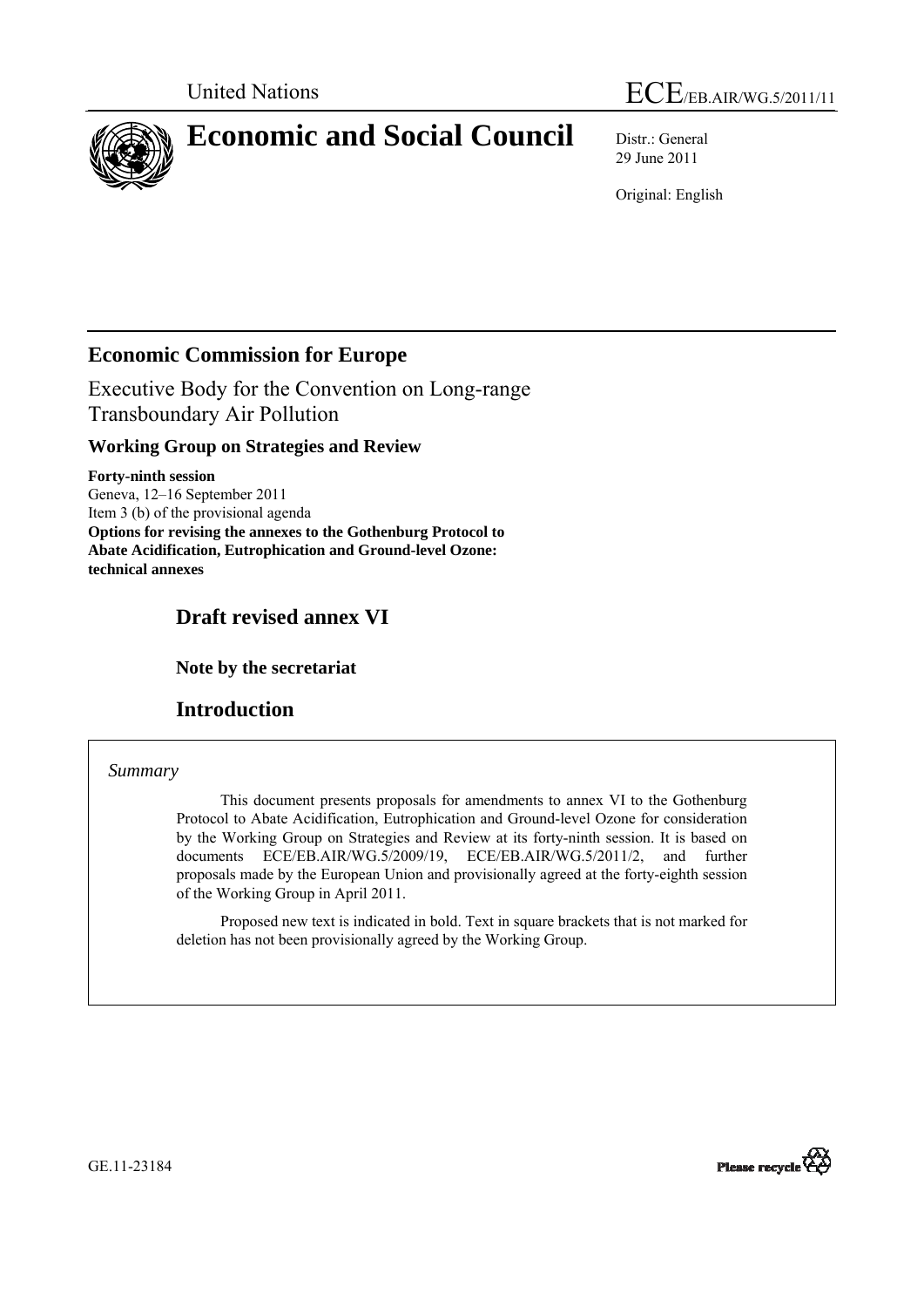# **Limit values for emissions of volatile organic compounds from stationary sources**

1. Section A applies to Parties other than Canada and the United States of America, section B applies to Canada and section C applies to the United States of America.

#### **A. Parties other than Canada and the United States of America**

2. This section of the present annex covers the stationary sources of VOC emissions listed in paragraphs 8 to 22 below. Installations or parts of installations for research, development and testing of new products and processes are not covered. Threshold values are given in the sector-specific tables below. They generally refer to solvent consumption or emission mass flow. Where one operator carries out several activities falling under the same subheading at the same installation on the same site, the solvent consumption or emission mass flow of such activities are added together. If no threshold value is indicated, the given limit value applies to all the installations concerned.

3. For the purpose of section A of the present annex:

 (a) "Storage and distribution of petrol" means the loading of trucks, railway wagons, barges and seagoing ships at depots and mineral oil refinery dispatch stations, [excluding – delete] **including** vehicle refuelling at service stations;

 (b) "Adhesive coating" means any activity in which an adhesive is applied to a surface, with the exception of adhesive coating and laminating associated with printing activity and wood and plastic lamination;

 (c) "Wood and plastic lamination" means any activity to adhere together wood and/or plastic to produce laminated products;

"Coating activity" means any activity in which a single or multiple application of a continuous film of coating is laid onto: [passenger cars, truck cabins, trucks, buses or wooden surfaces and covers any activity in which a single or multiple application of a continuous film of coating is laid onto:  $-\text{delete}$ 

(i) New vehicles defined [(see below) – delete] as vehicles of category M1 and of category N1 insofar as they are coated at the same installation as M1 vehicles;

(ii) Truck cabins, defined as the housing for the driver, and all integrated housing for the technical equipment of category N2 and N3 vehicles;

(iii) Vans and trucks defined as category N1, N2 and N3 vehicles, but excluding truck cabins;

(iv) Buses defined as category M2 and M3 vehicles; [and – delete]

(v) Other metallic and plastic surfaces including those of aeroplanes, ships, trains, etc.;

- **(vi) Wooden surfaces;**
- **(vii) Textile, fabric, film and paper surfaces; and**

(viii) Leather; [surfaces. – delete]

This source category does not include the coating of substrates with metals by electrophoretic or chemical spraying techniques. If the coating activity includes a step in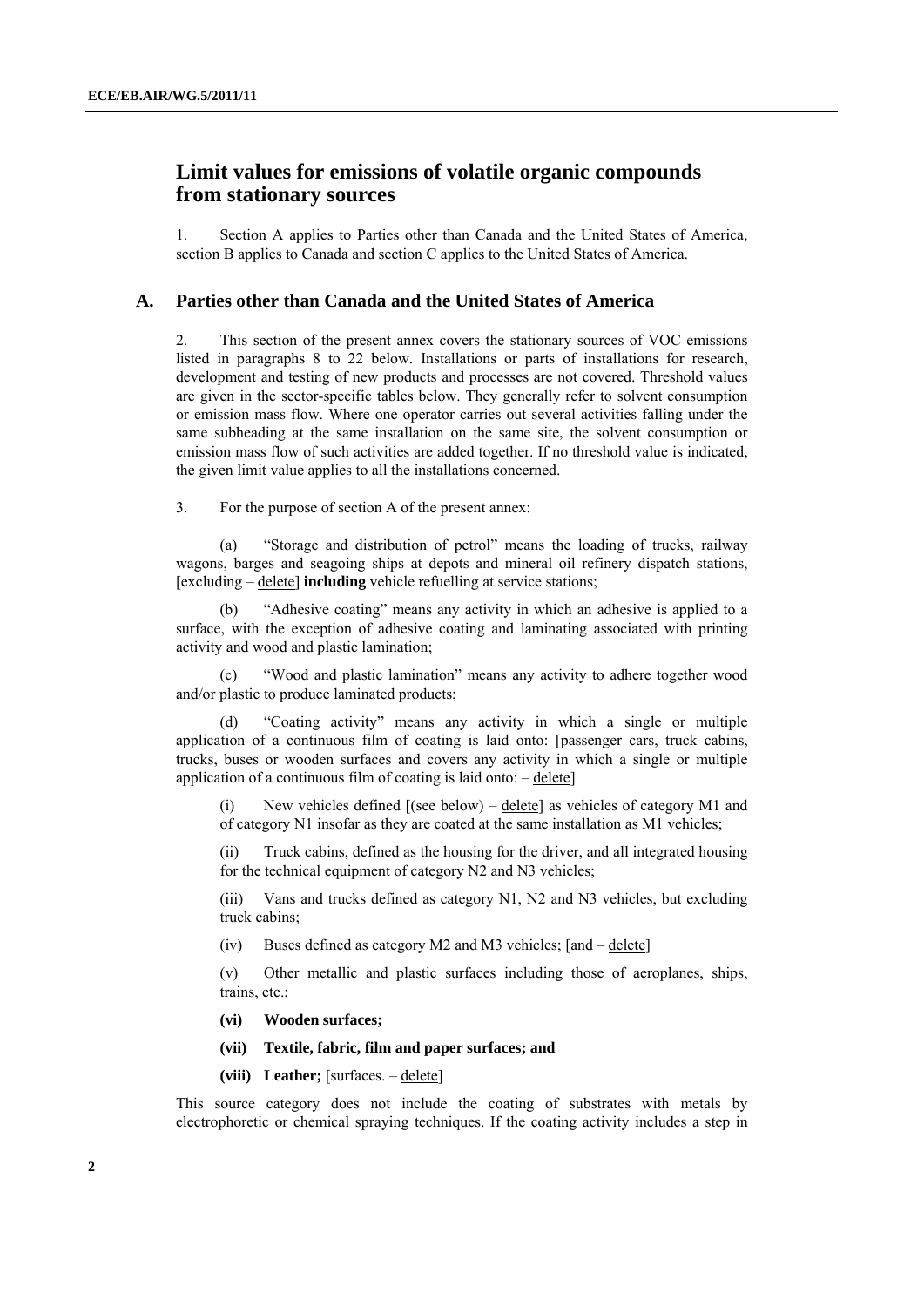which the same article is printed, that printing step is considered part of the coating activity. However, printing activities operated as a separate activity are not **covered by this definition** [included – delete]. In this definition:

M1 vehicles are those used for the carriage of passengers and comprising not more than eight seats in addition to the driver's seat;

M2 vehicles are those used for the carriage of passengers and comprising more than eight seats in addition to the driver's seat, and having a maximum mass not exceeding 5 Mg;

M3 vehicles are those used for the carriage of passengers and comprising more than eight seats in addition to the driver's seat, and having a maximum mass exceeding 5 Mg;

 – N1 vehicles are those used for the carriage of goods and having a maximum mass not exceeding 3.5 Mg;

 – N2 vehicles are those used for the carriage of goods and having a maximum mass exceeding 3.5 Mg but not exceeding 12 Mg;

 – N3 vehicles are those used for the carriage of goods and having a maximum mass exceeding 12 Mg;

 (e) "Coil coating" means any activity where coiled steel, stainless steel, coated steel, copper alloys or aluminium strip is coated with either a film-forming or laminate coating in a continuous [activity – delete] **process**;

"Dry cleaning" means any industrial or commercial activity using VOCs in an installation to clean garments, furnishings and similar consumer goods with the exception of the manual removal of stains and spots in the textile and clothing industry;

 (g) "Manufacturing of coatings, varnishes, inks and adhesives" means the manufacture of coating preparations, varnishes, inks and adhesives, and of intermediates as far as they are produced in the same installation by mixing pigments, resins and adhesive materials with organic solvents or other carriers. This category also includes dispersion, predispersion, realization of a certain viscosity or colour and packing the final products in containers;

 (h) "Printing" means any activity of reproduction of text and/or images in which, with the use of an image carrier, ink is transferred onto a surface and applies to the following sub-activities:

(i) Flexography: a printing activity using an image carrier of rubber or elastic photopolymers on which the printing inks are above the non-printing areas, using liquid inks that dry through evaporation;

(ii) Heat-set web offset: a web-fed printing activity using an image carrier in which the printing and non-printing areas are in the same plane, where web-fed means that the material to be printed is fed to the machine from a reel as distinct from separate sheets. The non-printing area is treated to attract water and thus reject ink. The printing area is treated to receive and transmit ink to the surface to be printed. Evaporation takes place in an oven where hot air is used to heat the printed material;

(iii) Publication rotogravure: rotogravure used for printing paper for magazines, brochures, catalogues or similar products, using toluene-based inks;

(iv) Rotogravure: a printing activity using a cylindrical image carrier in which the printing area is below the non-printing area, using liquid inks that dry through evaporation. The recesses are filled with ink and the surplus is cleaned off the non–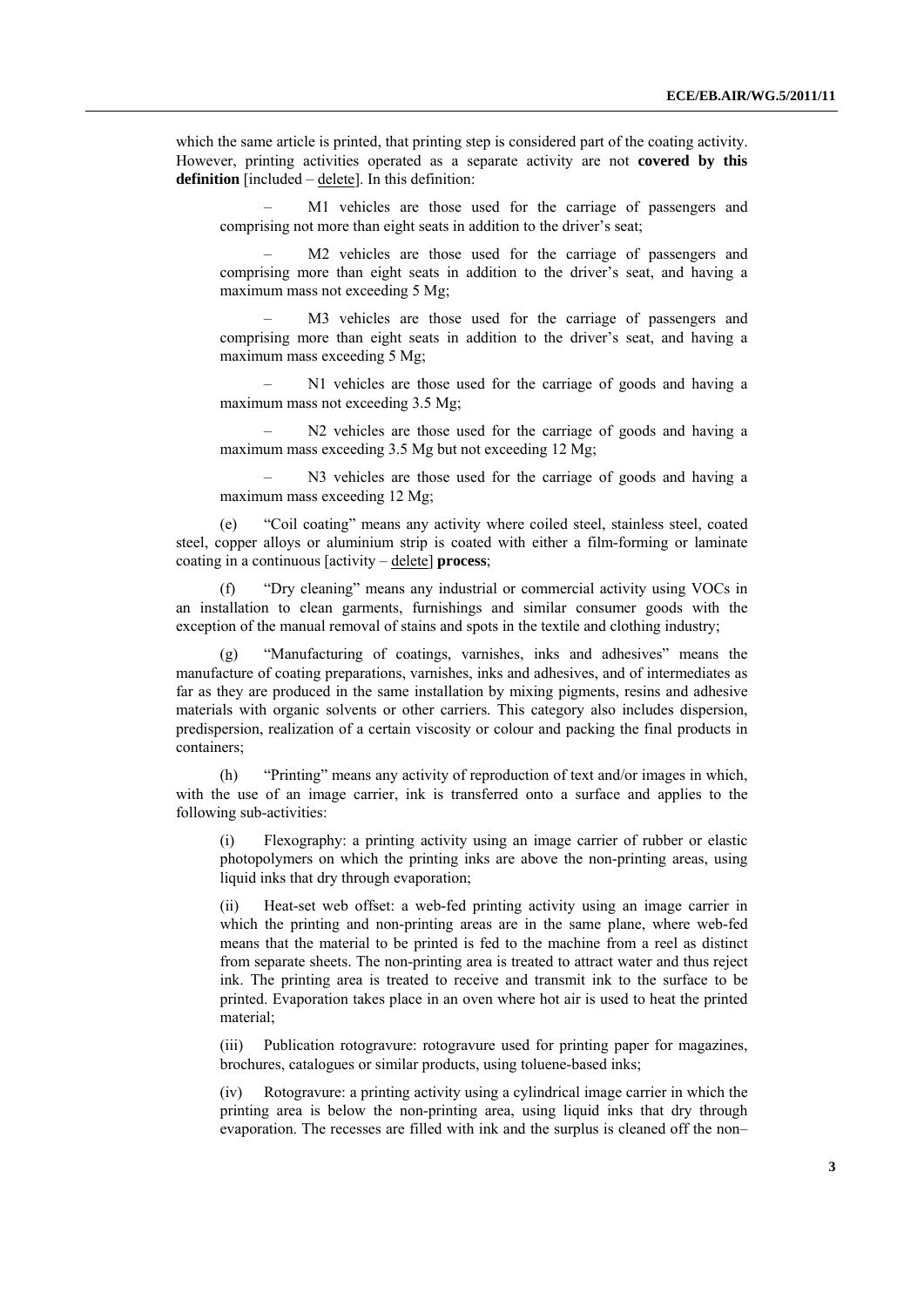printing area before the surface to be printed contacts the cylinder and lifts the ink from the recesses;

(v) Rotary screen printing: a web-fed printing [activity – delete] **process** in which the ink is passed onto the surface to be printed by forcing it through a porous image carrier, in which the printing area is open and the non-printing area is sealed off, using liquid inks that dry only through evaporation. Web-fed means that the material to be printed is fed to the machine from a reel as distinct from separate sheets;

(vi) Laminating associated to a printing activity: the adhering of two or more flexible materials to produce laminates; and

(vii) Varnishing: an activity by which a varnish or an adhesive coating is applied to a flexible material for the purpose of later sealing the packaging material;

 (i) "Manufacturing of pharmaceutical products" means chemical synthesis, fermentation, extraction, formulation and finishing of pharmaceutical products and, where carried out at the same site, the manufacture of intermediate products;

"Conversion of natural or synthetic rubber" means any activity of mixing, crushing, blending, calendering, extruding and vulcanization of natural or synthetic rubber and additionally activities for the processing of natural or synthetic rubber to derive an end product;

 (k) "Surface cleaning" means any activity except dry cleaning using organic solvents to remove contamination from the surface of material, including degreasing; a cleaning activity consisting of more than one step before or after any other processing step is considered as one surface-cleaning activity. The activity refers to the cleaning of the surface of products and not to the cleaning of [activity – delete] **process** equipment;

**(l)**  $[(p) - \text{delete}]$  "Standard conditions" means a temperature of 273.15 K and a pressure of 101.3 kPa;

 **(m) "Organic compound" means any compound containing at least the element carbon and one or more of hydrogen, halogen, oxygen, sulphur, phosphorus, silicon or nitrogen, with the exception of carbon oxides and inorganic carbonates and bicarbonates;** 

**(n)** [(q) – delete] "Volatile organic compound" (VOC) means any organic compound as well as the fraction of creosote, having at 293.15 K a vapour pressure of 0.01 kPa or more, or having a corresponding volatility under the particular conditions of use;

**(o)** [(r) – delete] "Organic solvent" means any VOC which is used alone or in combination with other agents, and without undergoing a chemical change, to dissolve raw material, products or waste materials, or is used as a cleaning agent to dissolve contaminants, or as a dissolver, or as a dispersion medium, or as a viscosity adjuster, or as a surface tension adjuster, or a plasticizer, or as a preservative;

**(p)** [(s) – delete] "Waste [gas – delete] **gases**" means the final gaseous discharge containing VOCs or other pollutants from a stack or from emission abatement equipment into air. The volumetric flow rates shall be expressed in  $m^3/h$  at standard conditions;

**(q)** [(l) – delete] "Extraction of vegetable oil and animal fat and refining of vegetable oil" means the extraction of vegetable oil from seeds and other vegetable matter, the processing of dry residues to produce animal feed, and the purification of fats and vegetable oils derived from seeds, vegetable matter and/or animal matter;

**(r)** [(m) – delete] "Vehicle refinishing" means any industrial or commercial coating activity and associated degreasing activities performing: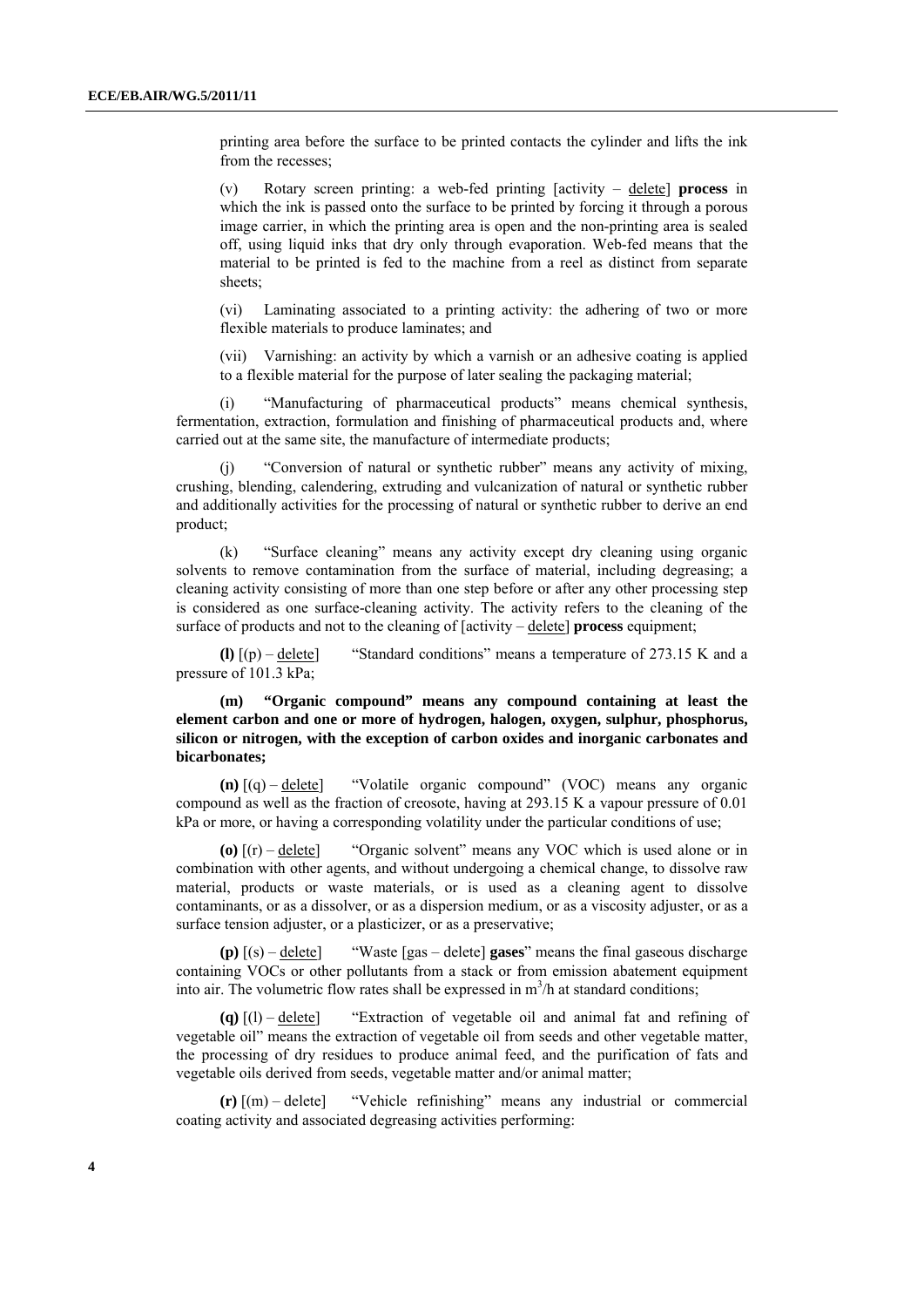**(i)** The original coating of road vehicles, or part of them, with refinishing-type materials, where this is carried out away from the original manufacturing line, or the coating of trailers (including semi-trailers);

[These activities are studied together with the coating of cars. – delete]

**(ii)** Vehicle refinishing, defined as the coating of road vehicles, or part of them, carried out as part of vehicle repair, conservation or decoration outside manufacturing installations, is **not covered by this annex, but the products used for it are** considered in annex XI[. – delete]**;** 

**(s)** [(n) – delete] "Wood impregnation" means any activity giving a loading of preservative in timber;

**(t)** [(o) – delete] "Winding wire coating" means any coating activity of metallic conductors used for winding the coils in transformers and motors, etc;

**(u)**  $[(t) - \text{delete}]$  "Fugitive emission  $[\text{of VOCs} - \text{delete}]$ " means any emission, not in waste gases, of VOC**s** into air, soil and water as well as, unless otherwise stated, solvents contained in any product; [and – delete] **this** includes uncaptured emissions of VOCs released to the outside environment via windows, doors, vents and similar openings. Fugitive [limit values – delete] **emissions** [are – delete] **may be** calculated on the basis of a solvent management plan (see appendix I to the present annex);

(v)  $[(u) -$  delete] "Total emission of VOCs" means the sum of fugitive emission of VOCs and emission of VOCs in waste gases;

 $(w)$   $[(v) -$  delete] "Input" means the quantity of organic solvents and their quantity in preparations used when carrying out a process, including the solvents recycled inside and outside the installation, and which are counted every time they are used to carry out the activity;

 $(\mathbf{x})$   $[(\mathbf{w}) - \text{delete}]$  **"Emission** limit value" **(ELV)** means the maximum quantity of [a gaseous substance – delete] **VOC (except methane)** [contained in the waste gases delete] **emitted** from an installation which is not to be exceeded during normal operation. [Unless otherwise specified – delete] **For waste gases**, it [shall be calculated – delete] **is expressed** in terms of mass of [pollutant – delete] **VOC** per volume of waste gases (expressed as mg  $C/Nm<sup>3</sup>$  unless specified otherwise), assuming standard conditions for temperature and pressure for dry gas. [For solvent-using installations, emission limit values are given as mass unit per characteristic unit of the respective activity.  $-$  delete] Gas volumes that are added to the waste gas for cooling or dilution purposes shall not be considered when determining the mass concentration of the pollutant in the waste  $(gas$ delete] **gases**. [Limit values generally address all volatile organic compounds except methane (no further distinction is made, e.g. in terms of reactivity or toxicity);  $-\text{delete}$ **Emission limit values for waste gases are indicated as ELVc; emission limit values for fugitive emissions are indicated as ELVf;** 

**(y)** [(x) – delete] "Normal operation" means all periods of operation except startup and shutdown operations and maintenance of equipment;

 $\bf{z}$ )  $\bf{v}$  = delete<sup>]</sup> "Substances harmful to human health" are subdivided into two categories:

(i) Halogenated VOCs that have possible risk of irreversible effects; or

(ii) Hazardous substances that are carcinogens, mutagens or toxic to reproduction or that may cause cancer, may cause heritable genetic damage, may cause cancer by inhalation, may impair fertility or may cause harm to the unborn child;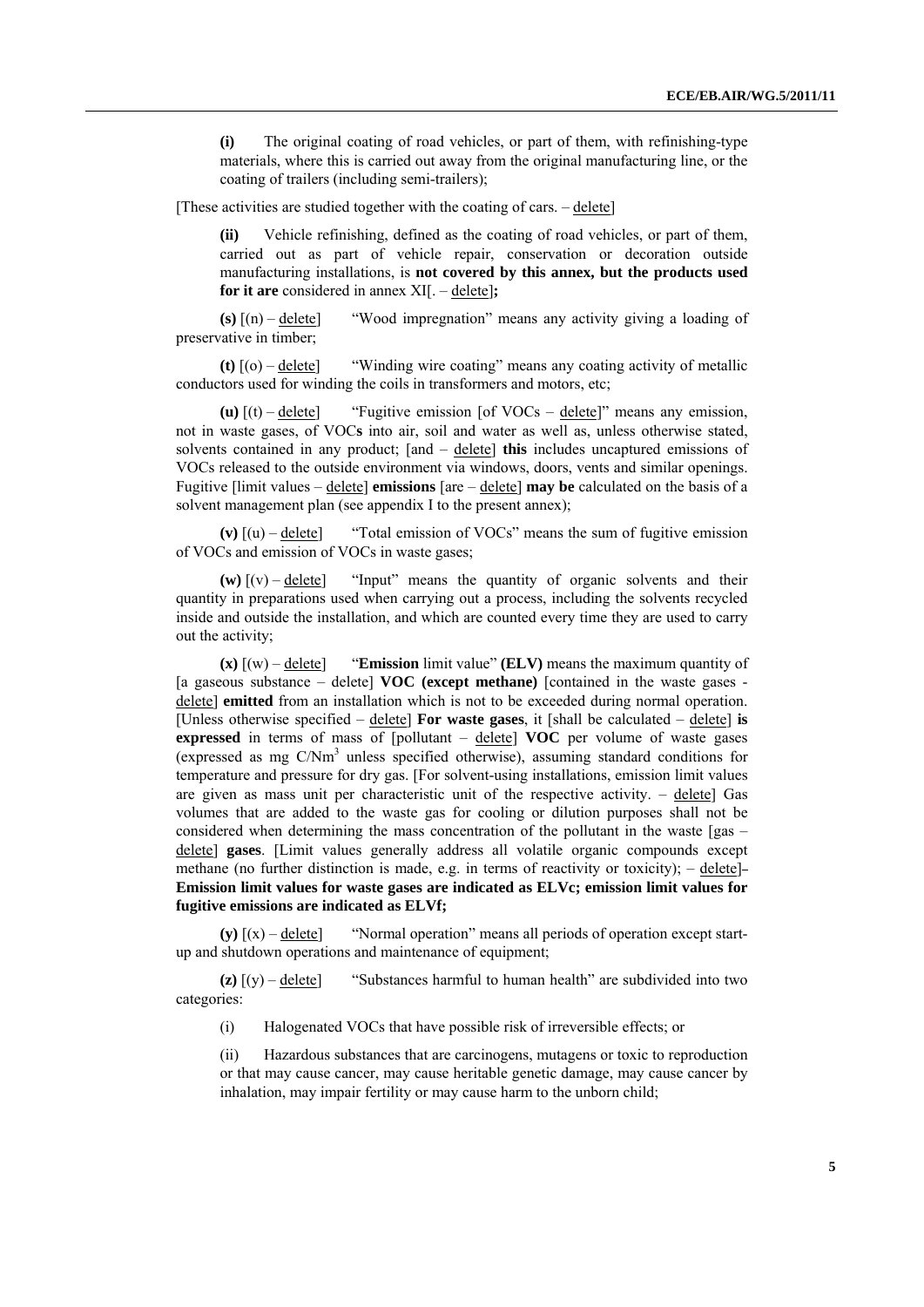<span id="page-5-0"></span>**(aa)** [(z) – delete] "Footwear manufacture" means any activity of producing complete footwear or part of it;

 **(bb) "Solvent consumption" means the total input of organic solvents into an installation per calendar year, or any other 12-month period, less any VOCs that are recovered for reuse.**

4. The following requirements shall be satisfied**:**

(a) Emissions shall be monitored<sup> $1$ </sup> – delete in all cases **via measurements or through calculations achieving at least the same accuracy**. Compliance with **ELVs**  [limit values can – delete] **shall** be verified **through** continuous or discontinuous measurements, type approval, or any other technically sound method. **For the emissions in waste gases,** in case of continuous measurements, compliance with the [emission standards – delete] **ELVs** is achieved if the validated **daily** [monthly – delete] emission average does not exceed the **ELVs** [limit values – delete]. In case of discontinuous measurements or other appropriate determination procedures, compliance with the [emission standards – delete] **ELVs** is achieved if the average of all the readings or other procedures **within one monitoring exercise** does not exceed the limit values. The inaccuracy of the [continuous and discontinuous – delete] measurement methods may be taken into account for verification purposes. **The fugitive and total ELVs apply as annual averages;**

 (b) The concentrations of air pollutants in gas-carrying ducts shall be measured in a representative way. [Sampling and analysis – delete] **Monitoring** of relevant polluting substances and measurements of process parameters, as well as the quality assurance of automated systems and the reference [measurement methods – delete] **measurements** to calibrate those systems, shall be carried out in accordance with CEN standards. If CEN standards are not available, ISO standards, national or international standards which will ensure the provision of data of an equivalent scientific quality shall apply**.**

5. The following [limit values should be applied – delete] **ELVs apply** for waste gases **containing substances harmful to human health**[, unless stated otherwise below – delete]:

 (a) 20 mg [substance – delete]/Nm3 **(expressed as the mass sum of individual compounds)** for discharges of halogenated **VOCs,** [volatile organic compounds (– delete] which are assigned the following risk phrases: **"**suspected of causing cancer**"** and/or **"**suspected of causing genetic defects**"** [) – delete], where the mass flow of the sum of the considered compounds is greater than or equal to 100 g/h; and

(b) 2 mg/ $Nm<sup>3</sup>$  (expressed as the mass sum of individual compounds) for discharges of **VOCs,** [volatile organic compounds ( – delete] which are assigned the following risk phrases: **"**may cause cancer**"**, **"**may cause genetic defects**"**, **"**may cause cancer by inhalation**"**, **"**may damage fertility**"**, **"**may damage the unborn child**"**[) – delete], where the mass flow of the sum of the considered compounds is greater than or equal to 10 g/h.

6. [For the source categories listed in paragraphs 8 to 22 below, the following revisions are relevant:

 (a) Instead of applying the canalized and fugitive emission limit values (respectively ELVc and ELVf), operators may be allowed to comply with total emission

 $[$ <sup>1</sup> Monitoring is to be understood as an overall activity, comprising measuring or calculating of emissions, mass balancing, etc. It can be carried out continuously or discontinuously. – delete]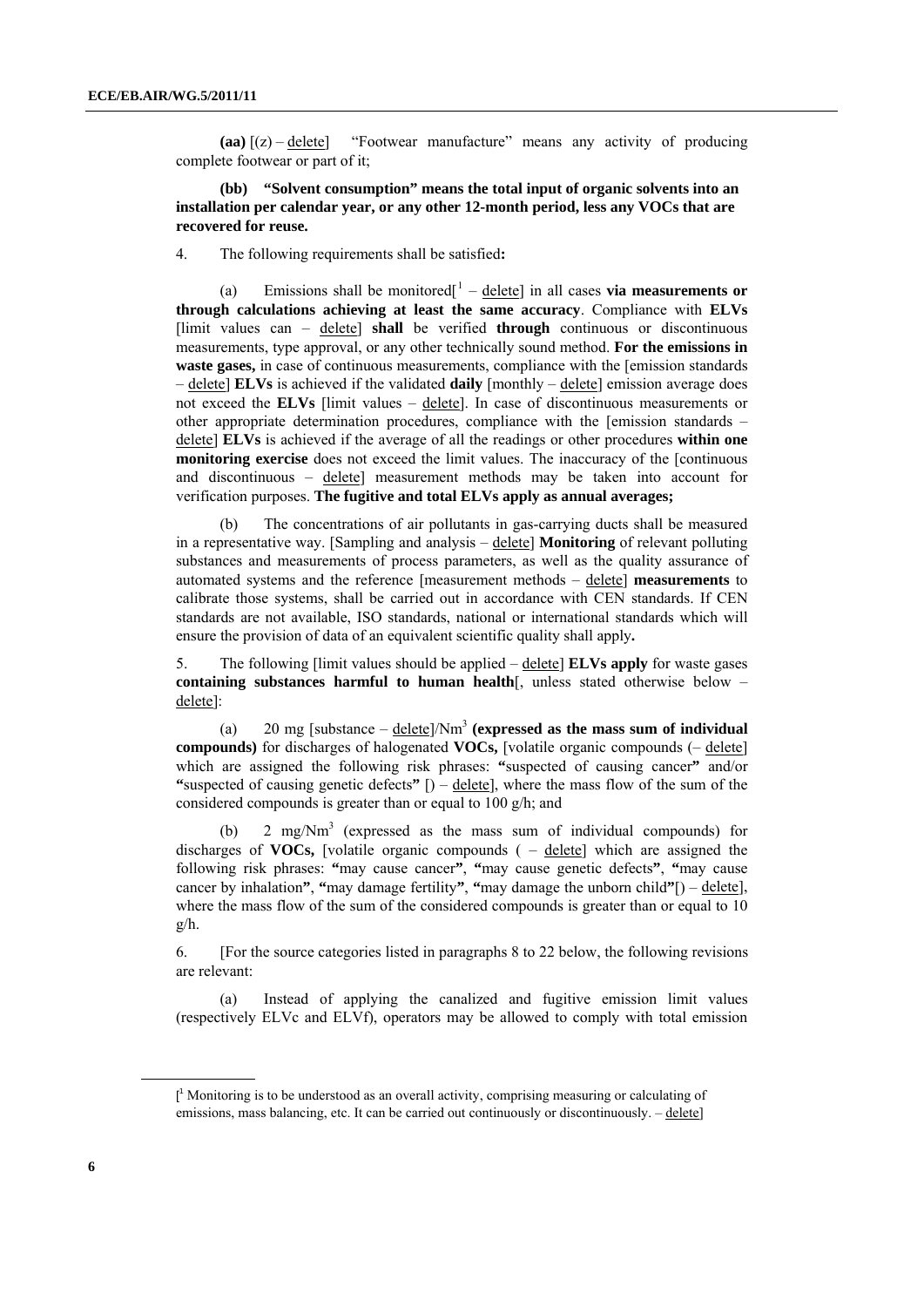$\text{limit values}^2$  $\text{limit values}^2$ . The purpose is to allow the operator the possibility to achieve by other means emission reductions, equivalent to those achieved if given limit values were to be applied; and

 (b) For fugitive emissions of VOCs, the values set out below shall be applied as a limit value. However, – delete]

**For the source categories listed in paragraphs 9 to 22** where it is demonstrated to the satisfaction of the competent authority that for an individual installation **compliance with the fugitive emission limit value (ELVf)** [this value – delete] is not technically and economically feasible, the competent authority may exempt that installation provided that significant risks to human health or the environment are not expected **and that** [. For each derogation, – delete] the operator [must demonstrate – delete] **demonstrates** to the satisfaction of the competent authority that the best available [technique is – delete] **techniques are** used.

<span id="page-6-0"></span>7. The limit values for VOC emissions for the source categories defined in paragraph 3 shall be as specified in paragraphs 8 to 22 below.

8. Storage and distribution of petrol:

 **(a) Petrol storage installations at terminals, when above the threshold values mentioned in table 1, must be either:** 

 **(i) Fixed-roof tanks, which are connected to a vapour recovery unit meeting the ELVs set out in table 1 or;** 

 **(ii) Designed with a floating roof, either external or internal, equipped with primary and secondary seals meeting the reduction efficiency set out in table 1;** 

 **(b) As a derogation from the above-mentioned requirements, fixed-roof tanks, which were in operation prior to 1 January 1996 and which are not connected to a vapour recovery unit, must be equipped with a primary seal which is achieving a reduction efficiency of 90%.**

|                                                                    |                                                      | [Option $1-$<br>delete]                                                              | [Option $2-$<br>delete]    | Option 3                                                      |
|--------------------------------------------------------------------|------------------------------------------------------|--------------------------------------------------------------------------------------|----------------------------|---------------------------------------------------------------|
| Activity                                                           | Threshold value                                      | ELV [in $g/m^3$ – delete] or reduction efficiency [in%<br>or ELV in% $w/w -$ delete] |                            |                                                               |
| Loading and<br>unloading of<br>mobile<br>container at<br>terminals | $5,000 \text{ m}^3$ petrol<br>throughput<br>annually | [As option $3-$<br>delete]                                                           | [As option $3-$<br>delete] | $10g$ VOC/Nm <sup>3</sup><br>including<br>method <sup>a</sup> |

*Table 1. Limit values for VOC emissions from the storage and distribution of petrol, excluding the loading of seagoing ships (stage I)* 

 $[$  $\int_{0}^{2}$  Total emission limit values defined in this annex are consistent with the implementation of a reduction scheme. – delete]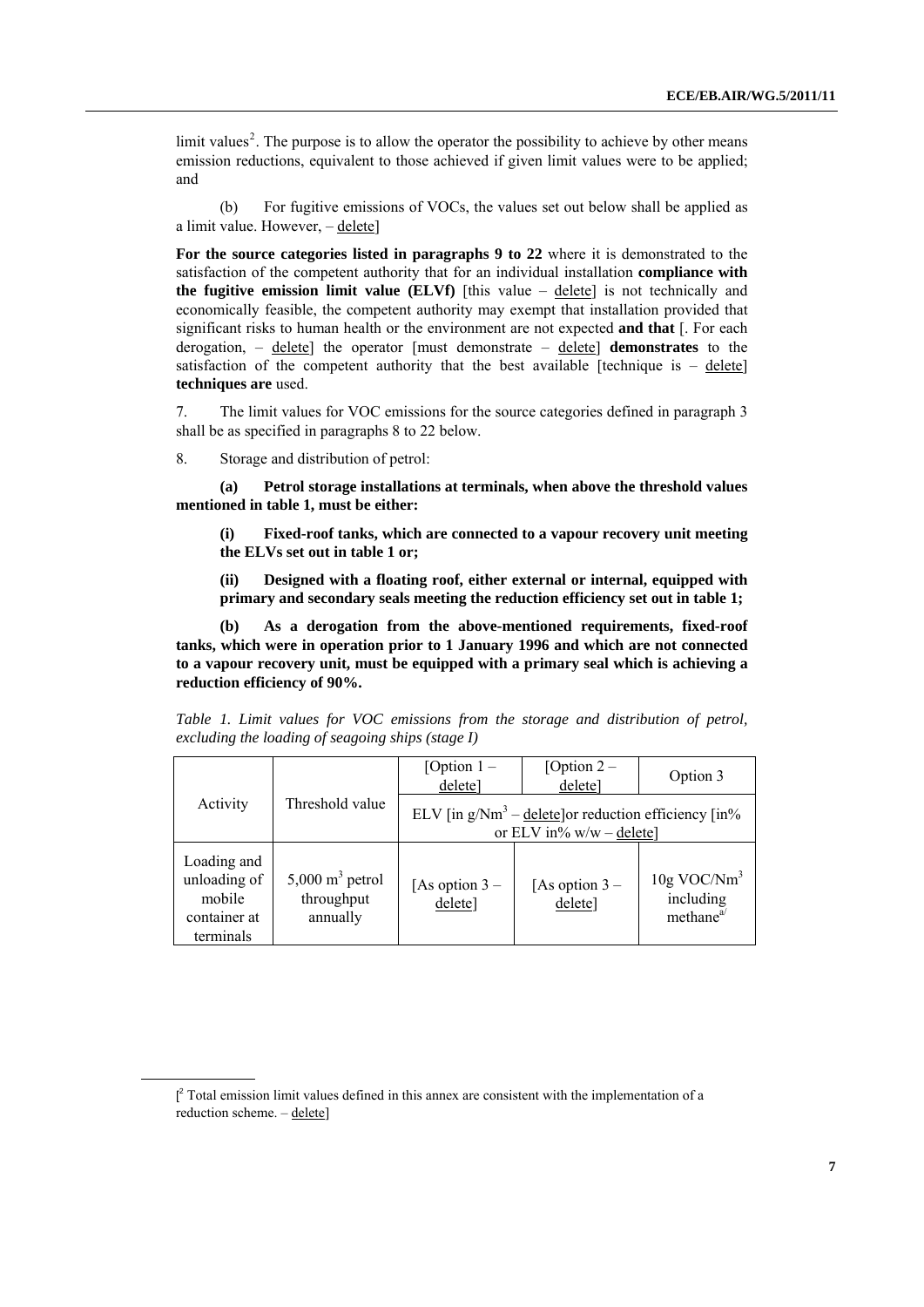|                                          |                                                                                                                                                                                                                                                    | [Option $1 -$<br>delete]                                                            | [Option $2-$<br>delete]                                                               | Option 3                                                                                  |  |  |  |
|------------------------------------------|----------------------------------------------------------------------------------------------------------------------------------------------------------------------------------------------------------------------------------------------------|-------------------------------------------------------------------------------------|---------------------------------------------------------------------------------------|-------------------------------------------------------------------------------------------|--|--|--|
| Activity                                 | Threshold value                                                                                                                                                                                                                                    |                                                                                     | ELV [in $g/Nm^3$ – delete] or reduction efficiency [in%<br>or ELV in% $w/w -$ delete] |                                                                                           |  |  |  |
| Storage<br>installations<br>at terminals | Existing<br>terminals or tank<br>farms with a<br>petrol throughput<br>of $10,000 \text{ Mg}$<br>year or more<br>New terminals<br>(without<br>thresholds except<br>for terminals<br>located in small<br>remote islands<br>with a<br>throughput less | [98.5%<br>(compared to a<br>fixed roof tank<br>without<br>$measures$ ) –<br>delete] | [97%<br>(compared to a<br>fixed roof tank<br>without<br>$measures$ ) –<br>delete]     | $95\%$ b/<br>[(compared to a<br>fixed roof tank<br>without<br>$measures$ ) –<br>delete]   |  |  |  |
|                                          | than $5,000$<br>Mg/year)                                                                                                                                                                                                                           |                                                                                     |                                                                                       |                                                                                           |  |  |  |
| Service<br>stations                      | Petrol<br>throughput larger<br>than 100 $m^3$ /year                                                                                                                                                                                                | [As option $3-$<br>delete]                                                          | [As option $3-$<br>delete]                                                            | $0.01\%$ w/w<br>of the<br>throughput <sup>c/</sup><br>$\lceil^{b'} - \text{delete}\rceil$ |  |  |  |

<sup>a</sup> The vapour displaced by the filling of petrol storage tanks shall be displaced either into other storage tanks or into abatement equipment meeting the limit values in the table above.

**b/** Reduction efficiency expressed in % compared to a comparable fixed-roof tank with no **vapour-containment controls, i.e., with only a vacuum/pressure relief valve.** 

 $\int_{0}^{b'}$  – delete]<sup>c</sup>/ Vapours displaced by the delivery of petrol into storage installations at service stations and in fixed-roof tanks used for the intermediate storage of vapours must be returned through a vapour-tight connection line to the mobile container delivering the petrol. Loading operations may not take place unless the arrangements are in place and properly functioning. **Under these conditions, no additional monitoring of the compliance with the limit value is required.**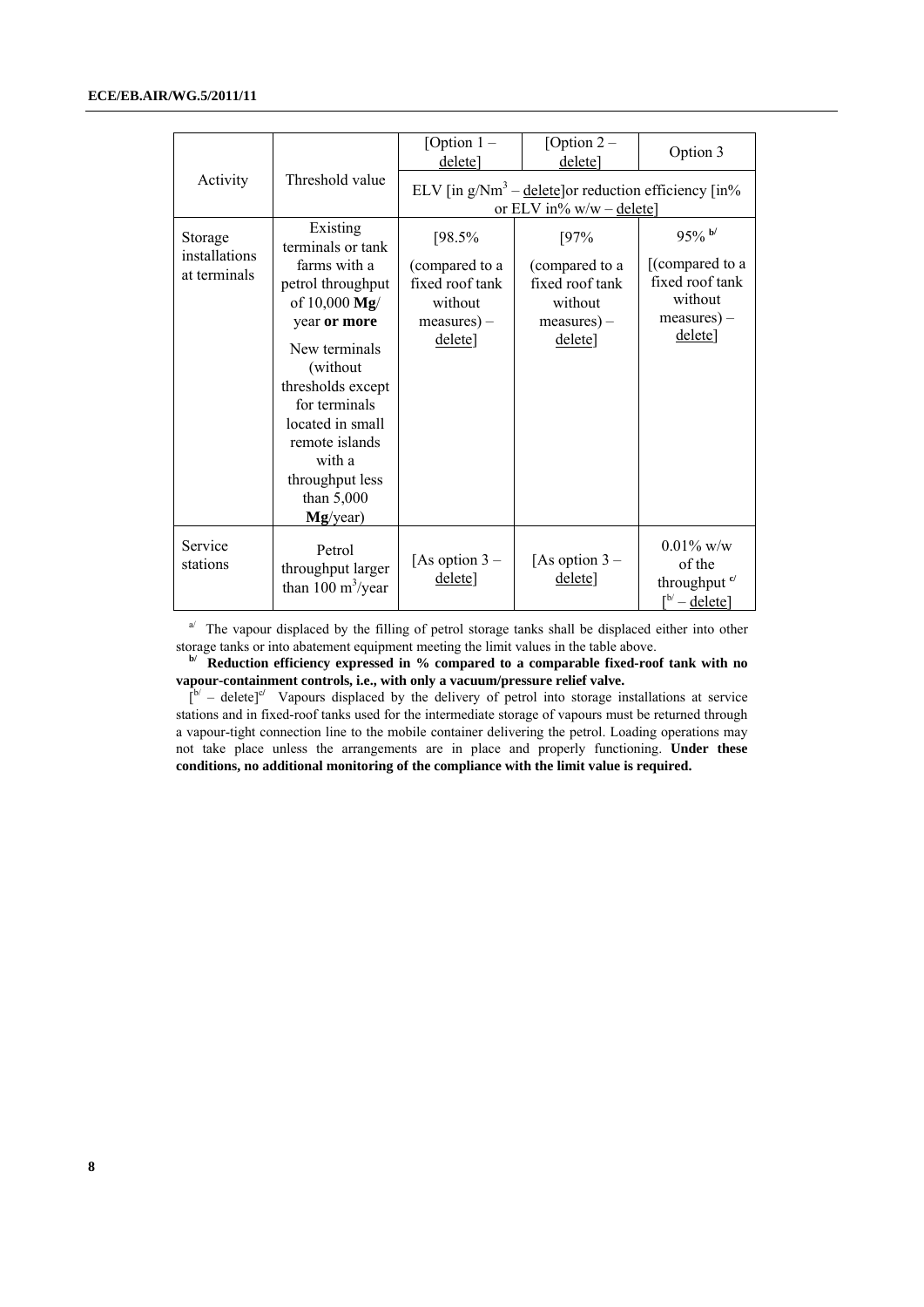|                              | Option 1             | [Option 2]                                     | [Option 3             |
|------------------------------|----------------------|------------------------------------------------|-----------------------|
|                              | [ yearly average $-$ | [ yearly average] -                            | [ yearly average] -   |
| Threshold values             | delete]              | delete]                                        | delete]               |
|                              |                      | Minimum vapour capture efficiency $\%$ w/w $a$ |                       |
| New service station if       |                      |                                                |                       |
| its actual or intended       |                      |                                                |                       |
| throughput is greater        |                      |                                                |                       |
| than 500 $m3$ per annum      |                      |                                                |                       |
|                              | Equal to or greater  | [Equal to or greater]                          |                       |
| Existing service station     | than $85\%$ w/w      | than $85\%$ w/w                                |                       |
| if its actual or intended    | with a               | with a                                         |                       |
| throughput is greater        | vapour/petrol ratio  | vapour/petrol ratio                            |                       |
| than $3,000 \text{ m}^3$ per | equal to or greater  | equal to or greater                            | [No $ELVs - delete$ ] |
| annum as of 2019             | than 0.95 but less   | than 0.95 but less                             |                       |
|                              | than or equal to     | than or equal to                               |                       |
| Existing service station     | $1.05 \, (v/v)$      | $1.05 (v/v) -$ delete]                         |                       |
| if its actual or intended    |                      |                                                |                       |
| throughput is greater        |                      |                                                |                       |
| than 500 $m3$ per annum      |                      |                                                |                       |
| and which undergoes a        |                      |                                                |                       |
| major refurbishment          |                      |                                                |                       |

*Table 1 bis. Limit values for VOC emissions for car refuelling at service station (stage II)* 

**a/ The capture efficiency of the systems has to be certified by the manufacturer in accordance with relevant technical standards or type approval procedures.**

# 9. Adhesive coating:

|  |  | Table 2. Limit values for adhesive coating |  |
|--|--|--------------------------------------------|--|
|  |  |                                            |  |

| Activity and                                                                                                                                    | [Suggested – delete] ELV for VOC<br>[(daily for ELVc and yearly for ELVf and total ELV)] |                            |                                                                                                                                                                           |  |
|-------------------------------------------------------------------------------------------------------------------------------------------------|------------------------------------------------------------------------------------------|----------------------------|---------------------------------------------------------------------------------------------------------------------------------------------------------------------------|--|
| threshold                                                                                                                                       | [Option $1 -$ delete]                                                                    | Option 2                   | Option 3                                                                                                                                                                  |  |
| Footwear<br>Manufacture<br>(solvent<br>consumption $> 5$<br>Mg/year)                                                                            | [As option $3-$<br>delete]                                                               | [As option $3-$<br>delete] | $25a$ g VOC / pair<br>of shoes                                                                                                                                            |  |
| Other adhesive<br>coating, except<br>footwear; new and<br>existing installations<br>$-\text{delete}$ (solvent<br>consumption $5-15$<br>Mg/year) | [As option $3-$<br>delete]                                                               | [As option $3-$<br>delete] | $ELVc = 50$ mg $b$<br>C/Nm <sup>3</sup><br>$ELVf = 25$ wt-% or<br>less of the solvent<br>input<br><i>Or</i> total ELV of<br>1.2 kg or less of<br>VOC/kg of solid<br>input |  |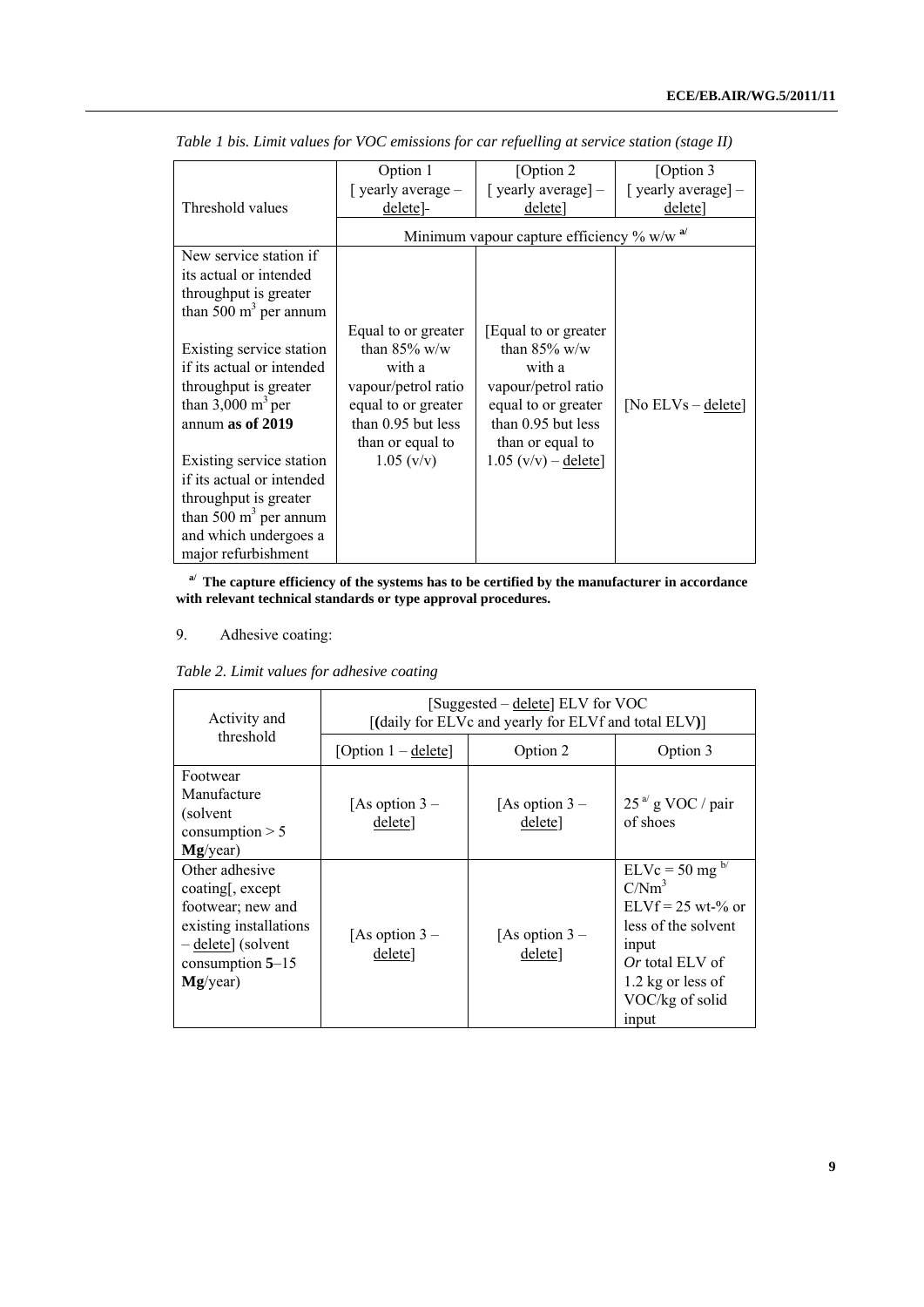| Activity and                                                                                                                              | [Suggested – delete] ELV for VOC<br>[(daily for ELVc and yearly for ELVf and total ELV)]                                                                                                             |                                                                                                                                                                                               |                                                                                                                                                                           |  |
|-------------------------------------------------------------------------------------------------------------------------------------------|------------------------------------------------------------------------------------------------------------------------------------------------------------------------------------------------------|-----------------------------------------------------------------------------------------------------------------------------------------------------------------------------------------------|---------------------------------------------------------------------------------------------------------------------------------------------------------------------------|--|
| threshold                                                                                                                                 | [Option $1 -$ delete]                                                                                                                                                                                | Option 2                                                                                                                                                                                      | Option 3                                                                                                                                                                  |  |
| Other adhesive<br>coating, except<br>footwear; new and<br>existing installations<br>- delete] (solvent<br>consumption 15-200<br>Mg/year)  | [ELVc = 50 mg <sup>d/</sup><br>C/Nm <sup>3</sup><br>$ELVf = 10$ wt-% or<br>less of the solvent<br>input<br>Or total ELV of $0.6$<br>kg or less of<br>VOC/kg of solid                                 | $[ELVc = 50 mgc/]$<br>C/Nm <sup>3</sup><br>$ELVf = 15$ wt-% or<br>less of the solvent<br>input<br>Or total ELV of $0.8$<br>kg or less of<br>VOC/kg of solid                                   | $ELVc = 50$ mg <sup>b/</sup><br>C/Nm <sup>3</sup><br>$ELVf = 20$ wt-% or<br>less of the solvent<br>input<br>Or total ELV of<br>1 kg or less of<br>VOC/kg of solid         |  |
| Other adhesive<br>coating, except<br>footwear; new and<br>existing installations<br>- delete] (solvent<br>consumption $> 200$<br>Mg/year) | $input - delete$<br>[ELVc = 50 mg $\frac{dV}{dt}$<br>C/Nm3<br>$ELVf = 10$ wt-% or<br>less of the solvent<br>input<br>Or total ELV of $0.6$<br>kg or less of<br>VOC/kg of solid<br>$input - delete$ ] | $input - delete$<br>$ELVc = 50$ mg <sup>c/</sup><br>C/Nm3<br>$ELVf = 15$ wt-% or<br>less of the solvent<br>input<br><i>Or</i> total ELV of<br>$0.8$ kg or less of<br>VOC/kg of solid<br>input | input<br>$[ELVc = 50 mg^{b}$<br>C/Nm3<br>$ELVf = 20$ wt-% or<br>less of the solvent<br>input<br>Or total ELV of 1<br>kg or less of<br>VOC/kg of solid<br>$input - delete$ |  |

<sup>a</sup> Total [emission limit values – delete] **ELVs** are expressed in grams of solvent emitted per pair of complete footwear produced.<br>b/ If techniques are used which allow reuse of recovered solvent, the limit value shall be 150 mg

 $C/Nm<sup>3</sup>$ .

 $\epsilon$ <sup>c</sup> If techniques are used which allow reuse of recovered solvent, the limit value shall be 100 mg  $C/Nm^3$ .

 $\int d^4$  If techniques are used which allow reuse of recovered solvent, the limit value shall be 75 mg  $C/Nm^3 -$  delete]

10. Wood and plastic lamination:

| Table 3. [VOC emission $ELV -$ delete] Limit values for wood and plastic lamination |  |  |  |  |  |  |  |
|-------------------------------------------------------------------------------------|--|--|--|--|--|--|--|
|-------------------------------------------------------------------------------------|--|--|--|--|--|--|--|

| Activity and threshold                                                                                                  | ELV for VOC<br>$[$ (yearly)]                    |  |
|-------------------------------------------------------------------------------------------------------------------------|-------------------------------------------------|--|
|                                                                                                                         | Options 1, 2 and 3                              |  |
| Wood and plastic laminating[; new and<br>existing installations $-\text{delete}$ (solvent<br>consumption $> 5$ Mg/year) | Total ELV of 30 g VOC/ $m2$ of final<br>product |  |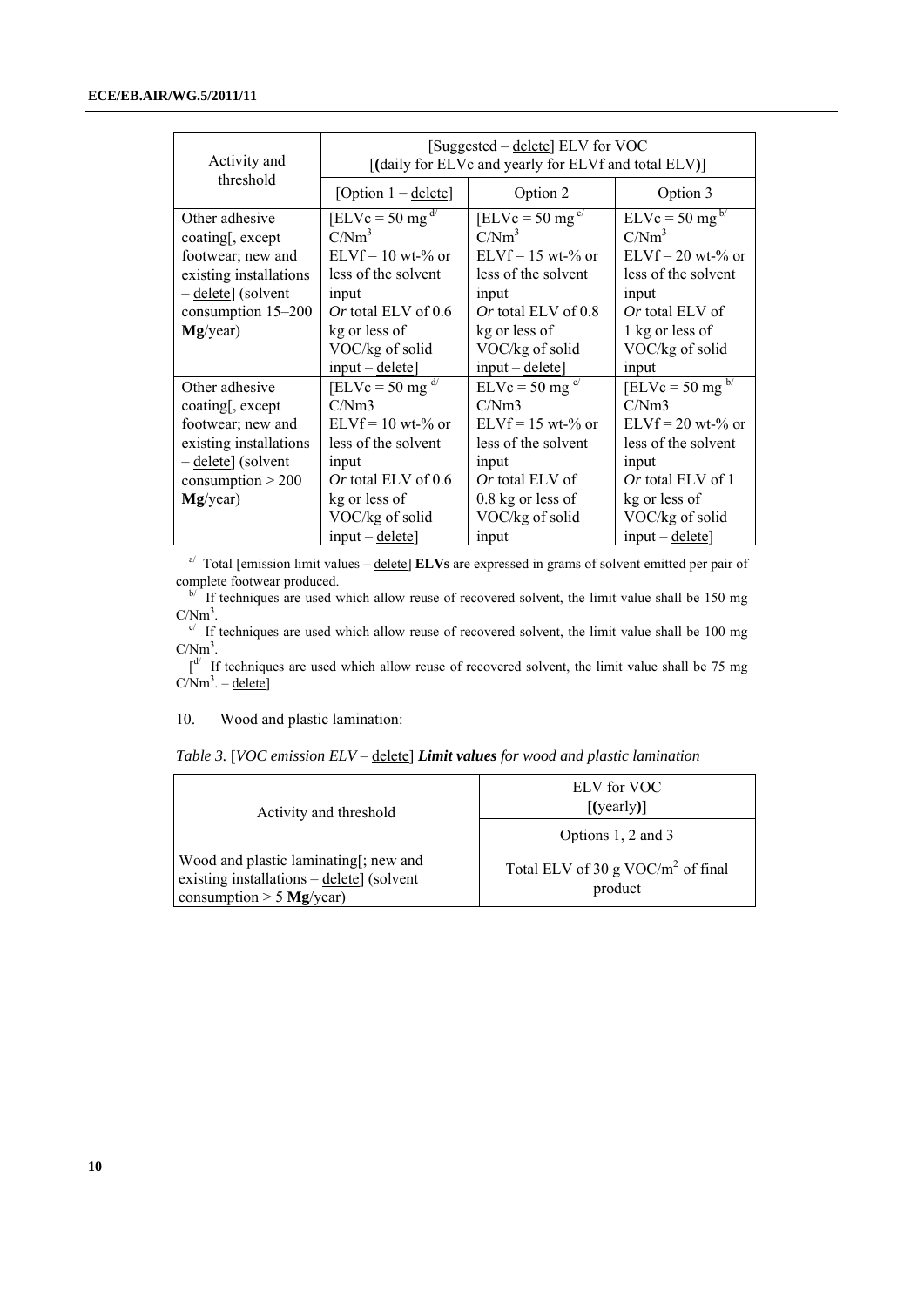# 11. Coating activities (vehicle coating industry):

| Activity and                                                                                                                                       |                                                                    | [Suggested – delete] ELV for VOC<br>[(yearly for total ELV)]   |                                                                                                       |  |
|----------------------------------------------------------------------------------------------------------------------------------------------------|--------------------------------------------------------------------|----------------------------------------------------------------|-------------------------------------------------------------------------------------------------------|--|
| threshold                                                                                                                                          | [Option 1 $a^{/}$ – delete]                                        | Option 2 $a$ <sup><math>\prime</math></sup>                    | Option $3a$                                                                                           |  |
| Manufacture of cars<br>$(M1, M2)$ (solvent<br>consumption $> 15$<br>Mg/year and $\leq 5,000$<br>coated items a year or<br>$>$ 3,500 chassis built) | [As option $3-$<br>delete]                                         | [As option $3-$<br>delete]                                     | 90 g VOC/m <sup>2</sup> or 1.5<br>kg/body + 70 g/m <sup>2</sup>                                       |  |
| Manufacture of cars<br>(M1, M2)<br>(solvent consumption<br>15-200 Mg/year and                                                                      | [25 g VOC/ $m2$ or 0.7<br>$kg/body + 17 g/m^2 -$                   | [35 g VOC/ $m2$<br>or $1$ kg/body +<br>$26$ g/m <sup>2</sup> – | Existing installations:<br>60g VOC/ $m2$ or 1.9 kg/<br>body + 41 $g/m^2$<br>New installations: 45 g   |  |
| $> 5,000$ coated items<br>a year)                                                                                                                  | delete]                                                            | delete]                                                        | $VOC/m2$ or 1.3<br>$\text{kg/body} + 33 \text{ g/m}^2$                                                |  |
| Manufacture of cars<br>(M1, M2)<br>(solvent consumption<br>$>$ 200 Mg/year and                                                                     | [25 g VOC/ $m2$ or 0.7<br>$\text{kg/body}$ + 17 g/m <sup>2</sup> – | 35 g VOC/ $m2$<br>or $1$ kg/body +                             | [Existing installations:<br>60 g VOC/ $m2$ or 1.9<br>$\text{kg/body} + 41 \text{ g/m}^2$ –<br>delete] |  |
| $> 5,000$ coated items<br>a year)                                                                                                                  | delete]                                                            | $26$ g/m <sup>2</sup> b/                                       | [New installations: 45<br>$g$ VOC/ $m2$ or 1.3<br>$\text{kg/body} + 33 \text{ g/m}^2$ –<br>delete]    |  |
| Manufacture of truck<br>cabins $(N1, N2, N3)$<br>(solvent consumption                                                                              | [As option $3-$                                                    | [As option $3-$                                                | Exiting installations:<br>85 g VOC/m <sup>2</sup>                                                     |  |
| $> 15$ Mg/year and<br>$\leq$ 5,000 coated<br>items/year)                                                                                           | delete]                                                            | delete]                                                        | New installations:<br>65 g VOC/ $m2$                                                                  |  |
| Manufacture of truck<br>cabins (N1, N2, N3)                                                                                                        |                                                                    |                                                                | Existing installations:<br>75 g VOC/m <sup>2</sup>                                                    |  |
| (solvent consumption<br>15-200 Mg/year and<br>$> 5,000$ coated items<br>a year)                                                                    | [35 g VOC/m <sup>2</sup> –<br>delete]                              | [55 g VOC/ $m2$<br>$-\text{delete}$                            | New installations:<br>55 g VOC/m <sup>2</sup>                                                         |  |
| Manufacture of truck<br>cabins $(N1, N2, N3)$                                                                                                      |                                                                    |                                                                | [Existing installations:<br>75 g VOC/ $m^2$ – delete]                                                 |  |
| (solvent consumption<br>$>$ 200 Mg/year and<br>$> 5,000$ coated items<br>a year)                                                                   | [35 g VOC/m <sup>2</sup> –<br>delete]                              | 55 g VOC/m <sup>2</sup>                                        | [New installations:<br>55 g VOC/ $m^2$ – delete]                                                      |  |
| Manufacture of trucks<br>and vans                                                                                                                  |                                                                    |                                                                | Existing installations:<br>$120$ g VOC/m <sup>2</sup>                                                 |  |
| (solvent consumption<br>$> 15$ Mg/year and<br>$\leq$ 2,500 coated items<br>a year)                                                                 | [As option $3-$<br>delete]                                         | [As option $3-$<br>delete]                                     | New installations: 90 g<br>VOC/m <sup>2</sup>                                                         |  |

# *Table 4. Limit values for coating activities in the vehicle industry*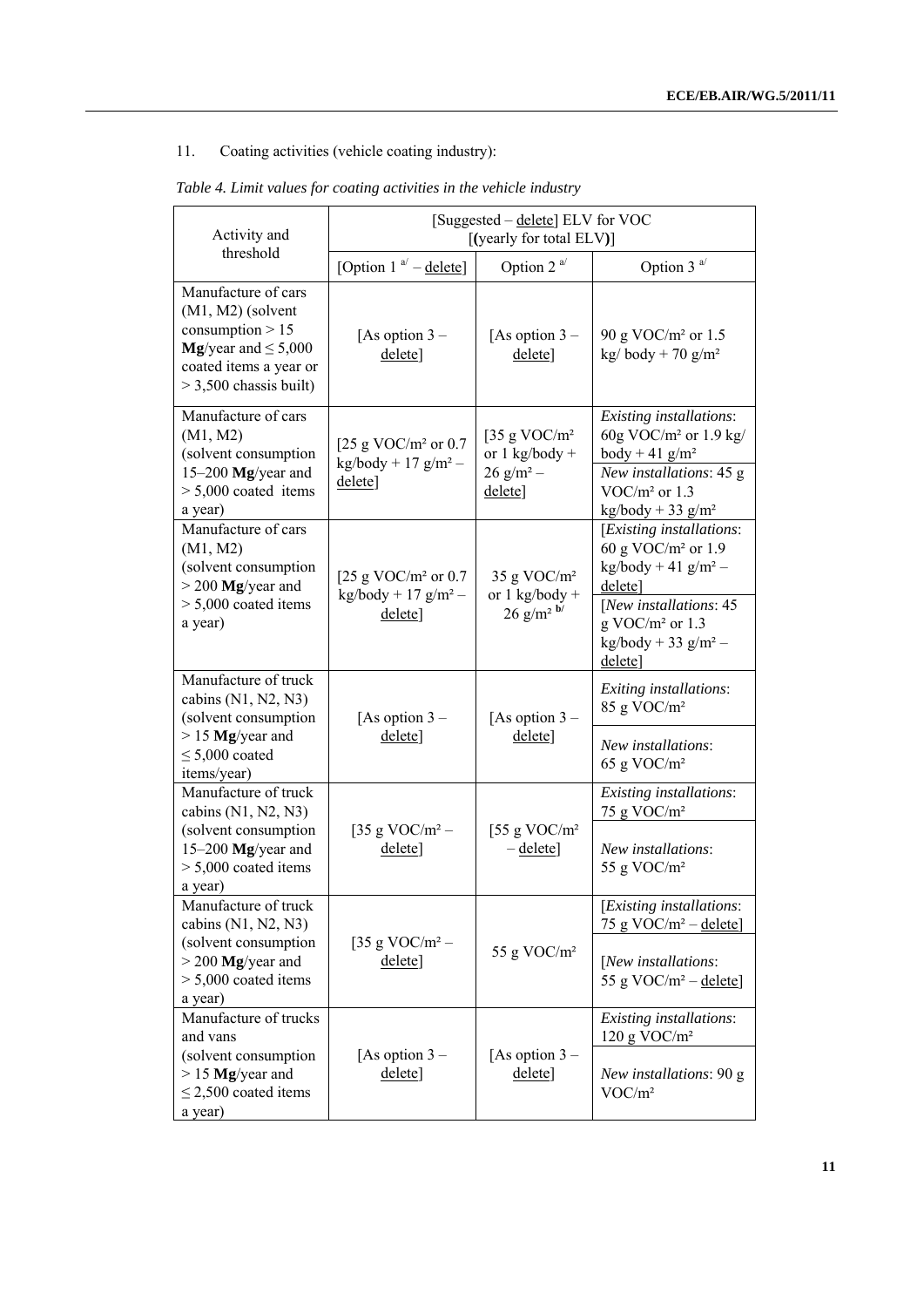| Activity and                                                                                  | [Suggested – delete] ELV for VOC<br>[(yearly for total ELV)] |                            |                                                                                                                                                                                                                                                                                                                                                                                                                                                                                       |  |
|-----------------------------------------------------------------------------------------------|--------------------------------------------------------------|----------------------------|---------------------------------------------------------------------------------------------------------------------------------------------------------------------------------------------------------------------------------------------------------------------------------------------------------------------------------------------------------------------------------------------------------------------------------------------------------------------------------------|--|
| threshold                                                                                     | [Option 1 $a^{1}$ – delete]                                  | Option $2^{a}$             | Option 3 <sup>a/</sup>                                                                                                                                                                                                                                                                                                                                                                                                                                                                |  |
| Manufacture of trucks<br>and vans<br>(solvent consumption                                     | [35 g VOC/m <sup>2</sup> –                                   | [50 g VOC/ $m2$            | Existing installations:<br>90 g VOC/ $m2$                                                                                                                                                                                                                                                                                                                                                                                                                                             |  |
| 15-200 Mg/year and<br>$>$ 2,500 coated items<br>a year)                                       | delete]                                                      | $-\text{delete}$           | New installations: 70 g<br>VOC/m <sup>2</sup><br>[Existing installations:<br>90 g VOC/ $m^2$ – delete]<br>[New installations: 70<br>$g \text{ VOC/m}^2$ – delete]<br>Existing installations:<br>290 g VOC/m <sup>2</sup><br>New installations: 210<br>$g$ VOC/ $m2$<br>Existing installations:<br>225 g VOC/ $m2$<br>New installations: 150<br>$g$ VOC/ $m2$<br>[Existing installations:<br>225 g VOC/ $m^2$ –<br>delete]<br>[New installations: 150<br>$g \text{ VOC/m}^2$ – delete] |  |
| Manufacture of trucks<br>and vans<br>(solvent consumption)                                    | [35 g VOC/m <sup>2</sup> –                                   |                            |                                                                                                                                                                                                                                                                                                                                                                                                                                                                                       |  |
| $>$ 200 Mg/year and<br>$>$ 2,500 coated items<br>a year)                                      | deletel                                                      | 50 g VOC/m <sup>2</sup>    |                                                                                                                                                                                                                                                                                                                                                                                                                                                                                       |  |
| Manufacture of buses<br>(solvent consumption                                                  | [As option $3-$                                              |                            |                                                                                                                                                                                                                                                                                                                                                                                                                                                                                       |  |
| $> 15$ Mg/year and<br>$\leq$ 2,000 coated items<br>a year)                                    | delete]                                                      | [As option $3-$<br>delete] |                                                                                                                                                                                                                                                                                                                                                                                                                                                                                       |  |
| Manufacture of buses<br>(solvent consumption                                                  | [ $120 g VOC/m^2$ –                                          | [150 g VOC/ $m2$           |                                                                                                                                                                                                                                                                                                                                                                                                                                                                                       |  |
| 15-200 Mg/year and<br>$>$ 2,000 coated items<br>a year)                                       | delete]                                                      | $-\text{delete}$           |                                                                                                                                                                                                                                                                                                                                                                                                                                                                                       |  |
| Manufacture of buses<br>(solvent consumption<br>$>$ 200 Mg/year and<br>$>$ 2,000 coated items | [120 g VOC/m <sup>2</sup> –<br>delete]                       | 150 g VOC/ $m2$            |                                                                                                                                                                                                                                                                                                                                                                                                                                                                                       |  |
| a year)                                                                                       |                                                              |                            |                                                                                                                                                                                                                                                                                                                                                                                                                                                                                       |  |

 $a^{i}$  The total limit values are expressed in terms of mass of **organic** solvent (g) emitted in relation to the surface area of product  $(m<sup>2</sup>)$ . The surface area of the product is defined as the surface area calculated from the total electrophoretic coating area and the surface area of any parts that might be added in successive phases of the coating process which are coated with the same coatings. The surface of the electrophoretic coating area is calculated using the formula: (2 x total weight of product shell)/(average thickness of metal sheet x density of metal sheet). The total ELVs defined in the table above refer to all process stages carried out at the same installation from electrophoretic coating, or any other kind of coating process through the final wax and polish of top-coating inclusive, as well as solvent used in cleaning of process equipment, including spray booths and other fixed equipment, both during and outside of production time.

**b/** For existing plants achieving these levels may entail cross-media effects, high capital costs **and long payback periods. Major step decreases in VOC emissions necessitate changing the type of paint system and/or the paint application system and/or the drying system and this usually involves either a new installation or a complete refurbishment of a paint shop and requires significant capital investment.**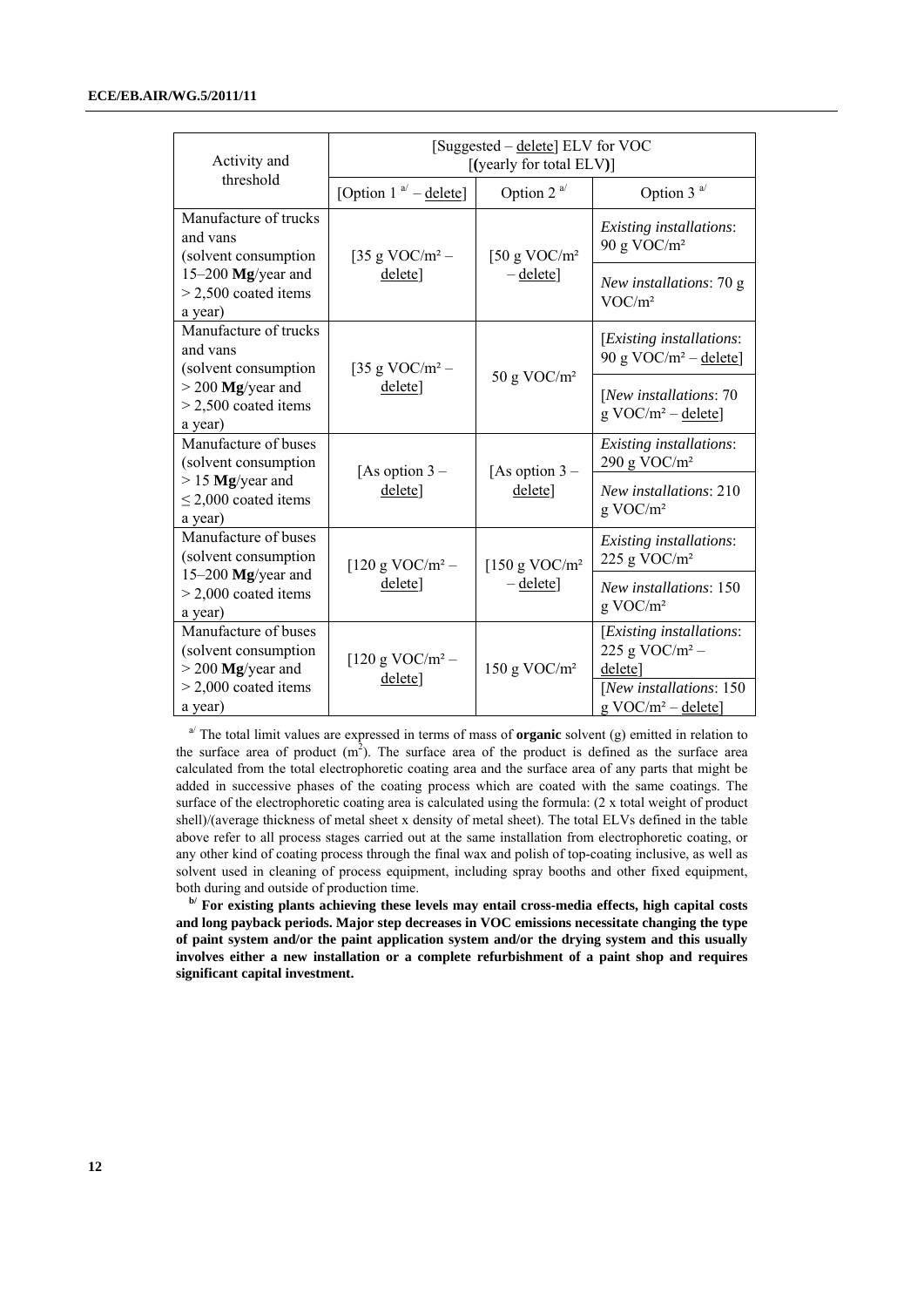12. Coating activities (metal, [plastic, – delete] textile, fabric, film, plastic, paper and wooden surfaces coating):

| Activity and                                                              |                                                                            | [Suggested - delete] ELV for VOC<br>[(daily for ELVc and yearly for ELVf and total ELV)] |                                                                                               |
|---------------------------------------------------------------------------|----------------------------------------------------------------------------|------------------------------------------------------------------------------------------|-----------------------------------------------------------------------------------------------|
| threshold                                                                 | [Option $1 -$ delete]                                                      | Option 2                                                                                 | Option 3                                                                                      |
| [New and existing]<br>installations: -                                    |                                                                            |                                                                                          | $ELVc = 100a$ mg<br>C/Nm <sup>3</sup>                                                         |
| delete] Wood coating<br>(solvent consumption<br>$15-25$ Mg/year)          | [As option $3 -$ delete]                                                   | [As option $3 -$ delete]                                                                 | $ELVf = 25$ wt-% or<br>less of the solvent<br>input                                           |
|                                                                           |                                                                            |                                                                                          | Or total ELV of 1.6 kg<br>or less of VOC/kg of<br>solid input                                 |
| [New and existing<br>$installations: -$<br>delete]                        | $[ELVc = 50 mg C/Nm3]$<br>for drying and 75 mg<br>$C/Nm3$ for coating      | $[ELVc = 50 mg C/Nm3]$<br>for drying and 75 mg<br>$C/Nm3$ for coating                    | $ELVc = 50$ mg $C/Nm3$<br>for drying and 75 mg<br>$C/Nm3$ for coating                         |
| Wood coating<br>(solvent consumption<br>$25-200$ Mg/year)                 | $ELVf = 10$ wt-% or<br>less of the solvent<br>input                        | $ELVf = 15$ wt-% or<br>less of the solvent<br>input                                      | $ELVf = 20$ wt-% or<br>less of the solvent<br>input                                           |
|                                                                           | Or total ELV of $0.50$<br>kg or less of VOC/kg<br>of solid input - delete] | Or total ELV of $0.75$<br>kg or less of VOC/kg<br>of solid input - delete]               | Or total ELV of 1 kg<br>or less of VOC/kg of<br>solid input                                   |
| [New and existing<br>installations:--<br>delete]                          | $[ELVc = 50 mg C/Nm3]$<br>for drying and 75 mg<br>C/Nm3 for coating        | $ELVc = 50$ mg $C/Nm3$<br>for drying and 75 mg<br>$C/Nm3$ for coating                    | $[ELVc = 50 mg C/Nm3]$<br>for drying and 75 mg<br>C/Nm3 for coating                           |
| Wood coating<br>(solvent consumption<br>$>200$ Mg/year)                   | $ELVf = 10$ wt-% or<br>less of the solvent<br>input                        | $ELVf = 15$ wt-% or<br>less of the solvent<br>input                                      | $ELVf = 20$ wt-% or<br>less of the solvent<br>input                                           |
|                                                                           | Or total ELV of $0.50$<br>kg or less of VOC/kg<br>of solid input - delete] | Or total ELV of<br>$0.75$ kg or less of<br>VOC/kg of solid input                         | Or total ELV of 1 kg<br>or less of VOC/kg of<br>solid input $-\text{delete}$                  |
| [New and existing]<br>installations: -                                    |                                                                            |                                                                                          | $ELVc = 100^{a', b'}$ mg<br>C/Nm <sup>3</sup>                                                 |
| delete]<br>Coating of metal and<br>plastics, (solvent<br>consumption 5-15 | [As option $3 -$ delete]                                                   | [As option $3 -$ delete]                                                                 | $ELVf = [20 - delete]$<br>$25^{\mathrm{b}}$ wt-% or less of<br>the solvent input              |
| Mg/year)                                                                  |                                                                            |                                                                                          | Or total ELV of $[0.525]$<br>$-\text{delete}$ ] 0.6 kg or less<br>of VOC/kg of solid<br>input |

*Table 5. Limit values for coating activities in various industrial sectors*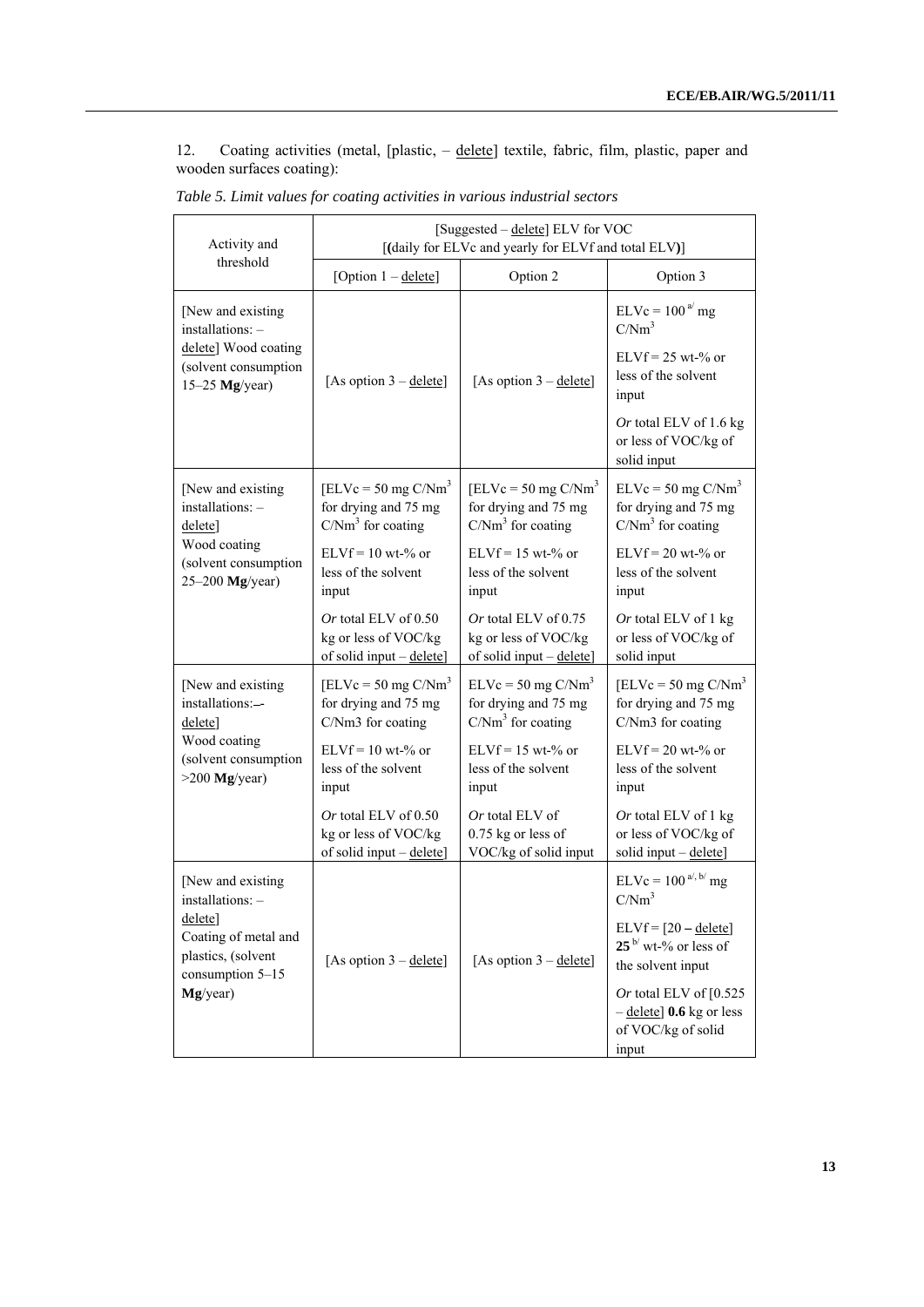| Activity and                                                                                                                                             |                                                                                  | [Suggested – delete] ELV for VOC<br>[(daily for ELVc and yearly for ELVf and total ELV)]    |                                                                                                        |
|----------------------------------------------------------------------------------------------------------------------------------------------------------|----------------------------------------------------------------------------------|---------------------------------------------------------------------------------------------|--------------------------------------------------------------------------------------------------------|
| threshold                                                                                                                                                | [Option $1 -$ delete]                                                            | Option 2                                                                                    | Option 3                                                                                               |
| [New and existing<br>installations: -<br>delete]<br>Other coating,<br>including textile,                                                                 |                                                                                  |                                                                                             | $ELVc = 100^{a', b'}$ mg<br>C/Nm <sup>3</sup><br>$ELVf = [20 - delete]$<br>$25b$ wt-% or less of       |
| fabric, [foil - delete]<br>film and paper<br>(excluding web<br>screen printing for<br>textiles, see printing)<br>(solvent consumption<br>$5-15$ Mg/year) | [As option $3 -$ delete]                                                         | [As option $3 -$ delete]                                                                    | the solvent input<br>Or total ELV of $[1.4 -$<br>delete] 1.6 kg or less<br>of VOC/kg of solid<br>input |
| [New and existing]<br>installations: -delete]<br>Textile, fabric, [foil -<br>delete] film and                                                            |                                                                                  |                                                                                             | $ELVc = 50$ mg $C/Nm3$<br>for drying and 75 mg<br>$C/Nm3$ for coating $bi$ , $cj$                      |
| paper coating<br>(excluding web<br>screen printing for                                                                                                   | [As option $3 -$ delete]                                                         | [As option $3 -$ delete]                                                                    | ELVf = $20^{b/}$ wt-% or<br>less of the solvent<br>input                                               |
| textiles, see printing)<br>(solvent consumption<br>$> 15$ Mg/year)                                                                                       |                                                                                  |                                                                                             | Or total ELV of 1 kg<br>or less of VOC/kg of<br>solid input                                            |
| [New and existing]<br>installations: -<br>delete] Coating of                                                                                             | $[ELVc = 50 mg C/Nm3]$<br>for drying and 75 mg<br>$C/Nm3$ for coating $b/$       | $[ELVc = 50 mg C/Nm3]$<br>for drying and 75 mg<br>$C/Nm3$ for coating $b/$                  | $ELVc = 50$ mg $C/Nm3$<br>for drying and 75 mg<br>$C/Nm3$ for coating $b/$                             |
| plastic workpieces<br>(solvent consumption<br>$15-200$ Mg/year)                                                                                          | ELVf = $10^{b}$ wt-% or<br>less of the solvent<br>input                          | ELVf = $15^{b}$ wt-% or<br>less of the solvent<br>input                                     | ELVf = $20^{b}$ wt-% or<br>less of the solvent<br>input                                                |
|                                                                                                                                                          | Or total ELV of $0.225$<br>kg or less of VOC/kg<br>of solid input – delete       | Or total ELV of $0.30$<br>kg or less of VOC/kg<br>of solid input – delete                   | Or total ELV of $0.375$<br>kg or less of VOC/kg<br>of solid input                                      |
| [New and existing<br>installations: -delete]<br>Coating of plastic                                                                                       | $[ELVc = 50 mg C/Nm3]$<br>for drying and 75 mg<br>$C/Nm3$ for coating $b/$       | $ELVc = 50$ mg $C/Nm3$<br>for drying and 75 mg<br>$C/Nm3$ for coating $b/$                  | $[ELVc = 50 mg C/Nm3]$<br>for drying and 75 mg<br>$C/Nm3$ for coating $b/$                             |
| workpieces (solvent<br>consumption > 200<br>Mg/year)                                                                                                     | ELVf = $10^{b/}$ wt-% or<br>less of the solvent<br>input                         | $ELVf = [15 - delete]$<br>$20^{\frac{b}{}}$ wt-% or less of<br>the solvent input            | ELVf = $20^{b/}$ wt-% or<br>less of the solvent<br>input                                               |
|                                                                                                                                                          | Or total ELV of 0.225<br>kg or less of VOC/kg<br>of solid input $-\text{delete}$ | Or total ELV of $[0.30]$<br>$-\text{delete}$ 0.35 kg or<br>less of VOC/kg of<br>solid input | Or total ELV of $0.375$<br>kg or less of VOC/kg<br>of solid input - delete]                            |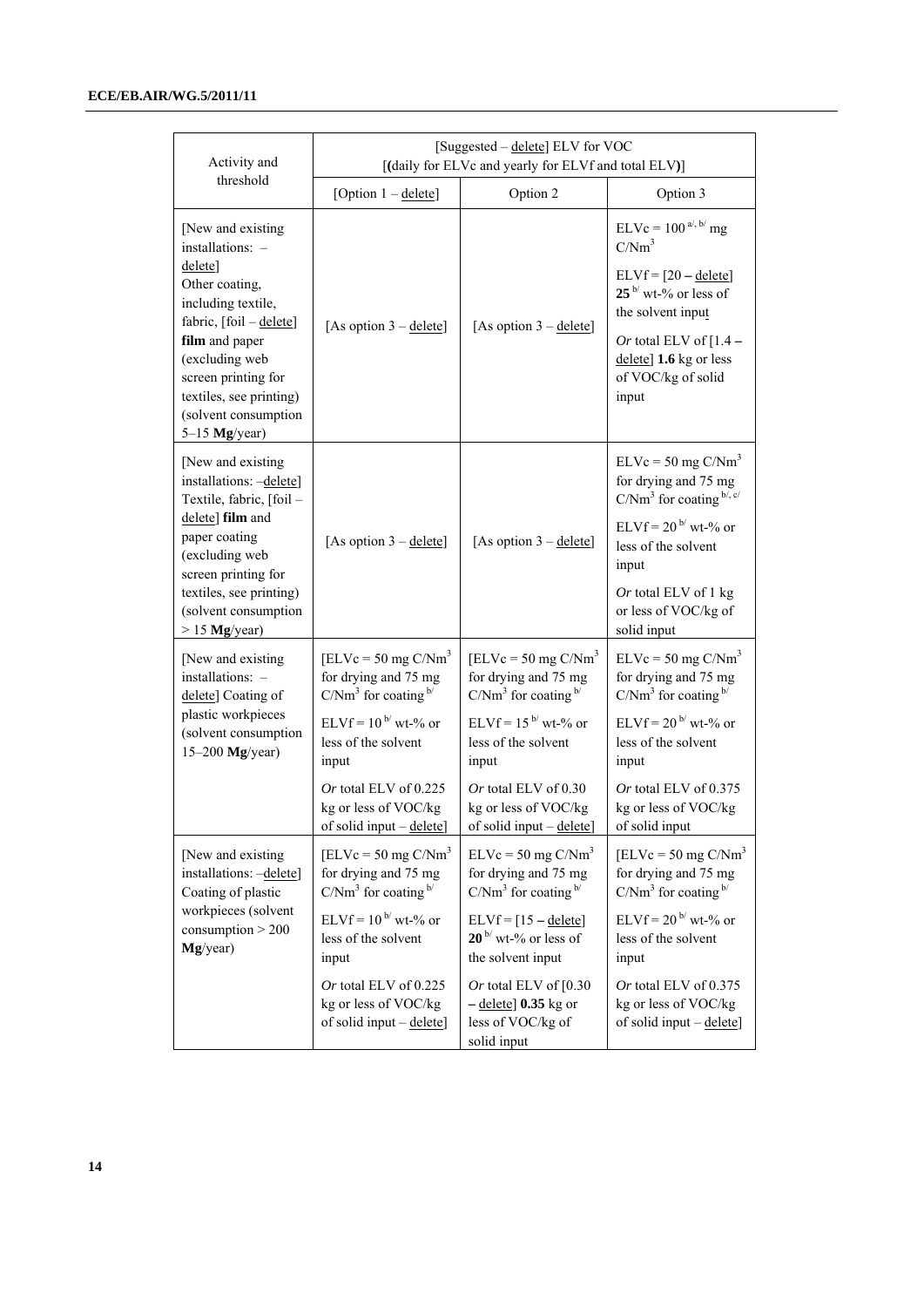| Activity and                                                                                                          |                                                                            | [Suggested - delete] ELV for VOC<br>[(daily for ELVc and yearly for ELVf and total ELV)]    |                                                                            |
|-----------------------------------------------------------------------------------------------------------------------|----------------------------------------------------------------------------|---------------------------------------------------------------------------------------------|----------------------------------------------------------------------------|
| threshold                                                                                                             | [Option $1 -$ delete]                                                      | Option 2                                                                                    | Option 3                                                                   |
| [New and existing<br>installations:-delete]<br>Coating of metal                                                       | $[ELVc = 50 mg C/Nm3]$<br>for drying and 75 mg<br>$C/Nm3$ for coating $b/$ | $[ELVc = 50 mg C/Nm3]$<br>for drying and 75 mg<br>$C/Nm3$ for coating $b/$                  | $ELVc = 50$ mg $C/Nm3$<br>for drying and 75 mg<br>$C/Nm3$ for coating $b/$ |
| surfaces (solvent<br>consumption 15-200<br>Mg/year)                                                                   | $ELVf = 10^{b}$ wt-% or<br>less of the solvent<br>input                    | ELVf = $15^{b}$ wt-% or<br>less of the solvent<br>input                                     | ELVf = $20^{b}$ wt-% or<br>less of the solvent<br>input                    |
|                                                                                                                       | Or total ELV of 0.225<br>kg or less of VOC/kg<br>of solid input - delete]  | Or total ELV of 0.30<br>kg or less of VOC/kg<br>of solid input - delete]                    | Or total ELV of 0.375<br>kg or less of VOC/kg<br>of solid input            |
|                                                                                                                       | [As option $3 -$ delete]                                                   | [As option $3 -$ delete]                                                                    | <b>Exception for</b><br>coatings in contact<br>with food:                  |
|                                                                                                                       |                                                                            |                                                                                             | Total ELV of<br>$0.5825$ kg or less of<br>VOC/kg of solid input            |
| [New and existing<br>installations: -delete]<br>Coating of metal<br>surfaces (solvent<br>consumption >200<br>Mg/year) | $[ELVc = 50 mg C/Nm3]$<br>for drying and 75 mg<br>$C/Nm3$ for coating $b/$ | $ELVc = 50$ mg $C/Nm3$<br>for drying and 75 mg<br>$C/Nm3$ for coating $b/$                  | $[ELVc = 50 mg C/Nm3]$<br>for drying and 75 mg<br>$C/Nm3$ for coating $b/$ |
|                                                                                                                       | $ELVf = 10^{b}$ wt-% or<br>less of the solvent<br>input                    | $ELVf = [15 - delete]$<br>$20^{\frac{b}{}}$ wt-% or less of<br>the solvent input            | $ELVf = 20^{b'} wt-$ % or<br>less of the solvent<br>input                  |
|                                                                                                                       | Or total ELV of 0.225<br>kg or less of VOC/kg<br>of solid input - delete]  | Or total ELV of $[0.30]$<br>$-\text{delete}$ 0.33 kg or<br>less of VOC/kg of<br>solid input | Or total ELV of 0.375<br>kg or less of VOC/kg<br>of solid input - delete]  |
|                                                                                                                       | [As option $3 -$ delete]                                                   | [As option $3 -$ delete]                                                                    | <b>Exception for</b><br>coatings in contact<br>with food:                  |
|                                                                                                                       |                                                                            |                                                                                             | Total ELV of<br>$0.5825$ kg or less of<br>VOC/kg of solid input            |

<sup>a/</sup> Limit value applies to coating applications and drying processes operated under contained conditions.<br><sup>b/</sup> If contained coating conditions are not possible (boat construction, aircraft coating, etc.),

installations may be granted exemption from these values. The reduction scheme is then to be used, unless it is demonstrated to the satisfaction of the competent authority that this option is not technically and economically feasible. In this case, the operator must demonstrate to the satisfaction of the competent authority that the best available technique is used.  $\frac{c}{f}$  If, for textile coating, techniques are used which allow reuse of recovered solvents, the limit

value shall be 150 mg  $C/Nm<sup>3</sup>$  for drying and coating together.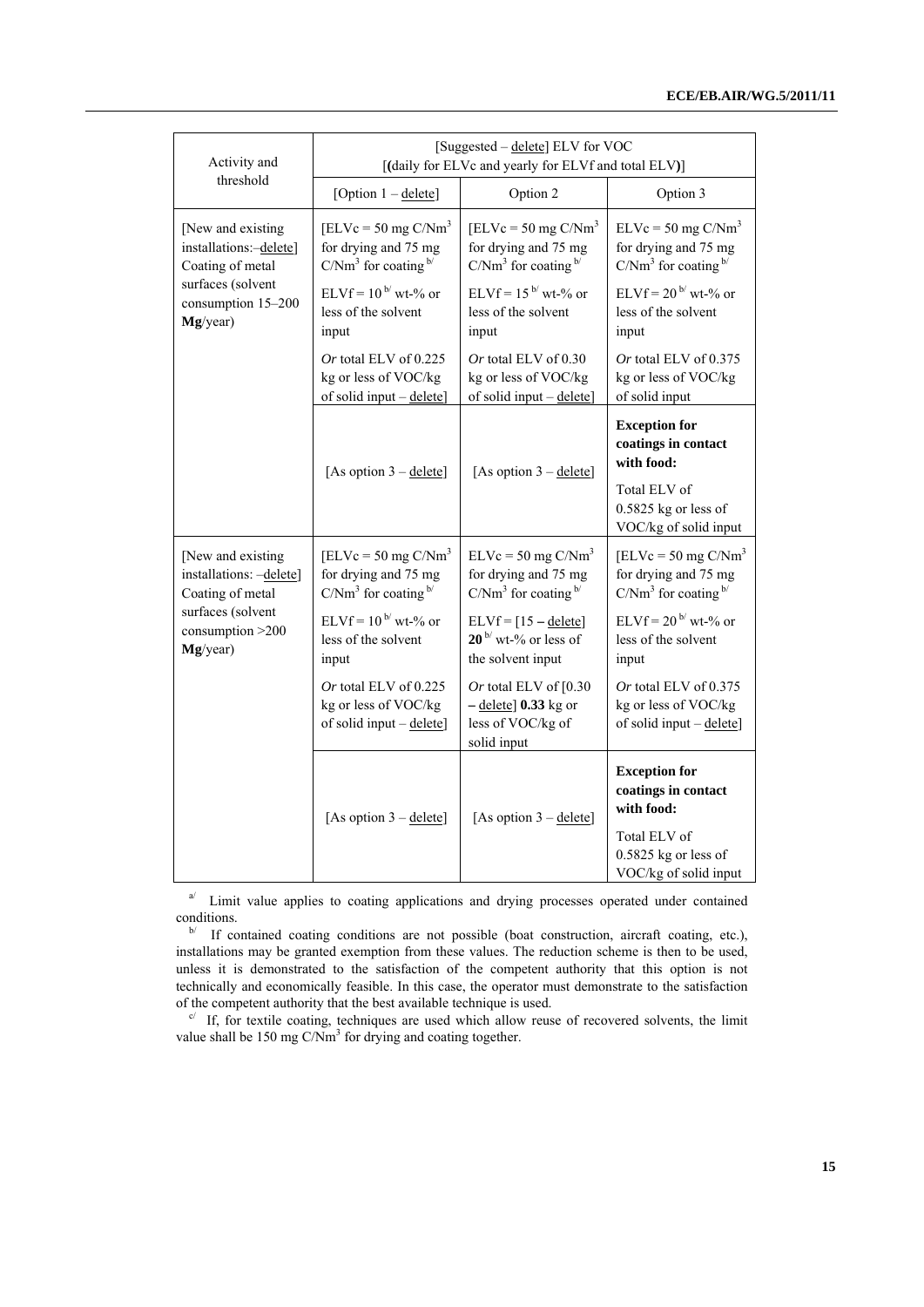13. Coating activities (leather and winding wire coating):

*Table 6. Limit values* [*for VOC* – delete] *for leather and winding wire coating* 

|                                                     | ELV for VOC                                        |  |  |
|-----------------------------------------------------|----------------------------------------------------|--|--|
| Activity and threshold                              | $[$ (yearly for total ELV) $]$                     |  |  |
|                                                     | Option 1, 2 and 3                                  |  |  |
| [New and existing installations: $-\text{delete}$ ] |                                                    |  |  |
| Leather coating in furnishing and particular        |                                                    |  |  |
| leather goods used as small consumer goods          | Total ELV of 150 $g/m^2$ $\binom{a'}{ }$ - delete] |  |  |
| like bags, belts, wallets, etc. (solvent            |                                                    |  |  |
| consumption $> 10$ Mg/year)                         |                                                    |  |  |
| [New and existing installations: – delete]          |                                                    |  |  |
| <b>Other</b> leather coating (solvent consumption   | Total ELV of 85 $g/m^2$                            |  |  |
| $10-25$ Mg/year)                                    |                                                    |  |  |
| [New and existing installations: $-\text{delete}$ ] |                                                    |  |  |
| <b>Other</b> leather coating (solvent               |                                                    |  |  |
| consumption                                         | Total ELV of 75 $g/m^2$                            |  |  |
| $>$ 25 Mg/year)                                     |                                                    |  |  |
|                                                     | Total ELV of 10 g/kg applies for                   |  |  |
| [New and existing installations: $-\text{delete}$ ] | installations where average diameter of            |  |  |
| Winding wire coating (solvent consumption           | wire $\leq 0,1$ mm                                 |  |  |
| $> 5$ Mg/year)                                      | Total ELV of 5 $g/kg$ applies for all other        |  |  |
|                                                     | installations                                      |  |  |

 $\int_a^{a'}$  For leather coating activities in furnishing and particular leather goods used as small consumer goods like bags, belts, wallets, etc. - delete]

#### 14. Coil coating:

*Table 7. Limit values for coil coating* 

| Activity and     | ELV for VOC<br>[(daily for ELVc and yearly for ELVf and total ELV)]                                                                                                         |                       |                                                                            |  |  |
|------------------|-----------------------------------------------------------------------------------------------------------------------------------------------------------------------------|-----------------------|----------------------------------------------------------------------------|--|--|
| threshold        | [Option 1 – delete]                                                                                                                                                         | [Option 2 – delete]   | Option 3                                                                   |  |  |
| Existing         | $[ELVc = 30mg^{c'}]$                                                                                                                                                        | $[ELVc = 50 mg^{b}$   | $ELVc = 50mg^{a/2}$                                                        |  |  |
| installation     | $C/Nm^3$                                                                                                                                                                    | C/Nm <sup>3</sup>     | C/Nm <sup>3</sup>                                                          |  |  |
| (solvent         | $ELVf = 5 wt-% or$                                                                                                                                                          | $ELVf = 5 wt-% or$    | $ELVf = 10$ wt-% or                                                        |  |  |
| consumption 25–  | less of the solvent                                                                                                                                                         | less of the solvent   | less of the solvent                                                        |  |  |
| $200$ Mg/year)   | input                                                                                                                                                                       | input                 | input                                                                      |  |  |
|                  | <i>Or</i> total ELV of<br>Or total ELV of $0.3$<br>$0.225$ kg or less of<br>kg or less of<br>VOC/kg of solid<br>VOC/kg of solid<br>$input - delete$ ]<br>$input - delete$ ] |                       | <i>Or</i> total ELV of<br>$0.45$ kg or less of<br>VOC/kg of solid<br>input |  |  |
| Existing         | $[ELVc = 30mg^{c'}]$                                                                                                                                                        | $[ELVc = 50 mgb$      | $ELVc = 50mga/$                                                            |  |  |
| installation     | C/Nm <sup>3</sup>                                                                                                                                                           | C/Nm <sup>3</sup>     | C/Nm <sup>3</sup>                                                          |  |  |
| (solvent         | $ELVf = 5 wt-% or$                                                                                                                                                          | $ELVf = 5 wt-% or$    | $ELVf = 10$ wt-% or                                                        |  |  |
| consumption      | less of the solvent                                                                                                                                                         | less of the solvent   | less of the solvent                                                        |  |  |
| $>$ 200 Mg/year) | input                                                                                                                                                                       | input                 | input                                                                      |  |  |
|                  | $Or$ total ELV of                                                                                                                                                           | Or total ELV of $0.3$ | $Or$ total ELV of                                                          |  |  |
|                  | $0.225$ kg or less of                                                                                                                                                       | kg or less of         | $0.45$ kg or less of                                                       |  |  |
|                  | VOC/kg of solid                                                                                                                                                             | VOC/kg of solid       | VOC/kg of solid                                                            |  |  |
|                  | $input - delete$                                                                                                                                                            | $input - delete$ ]    | input                                                                      |  |  |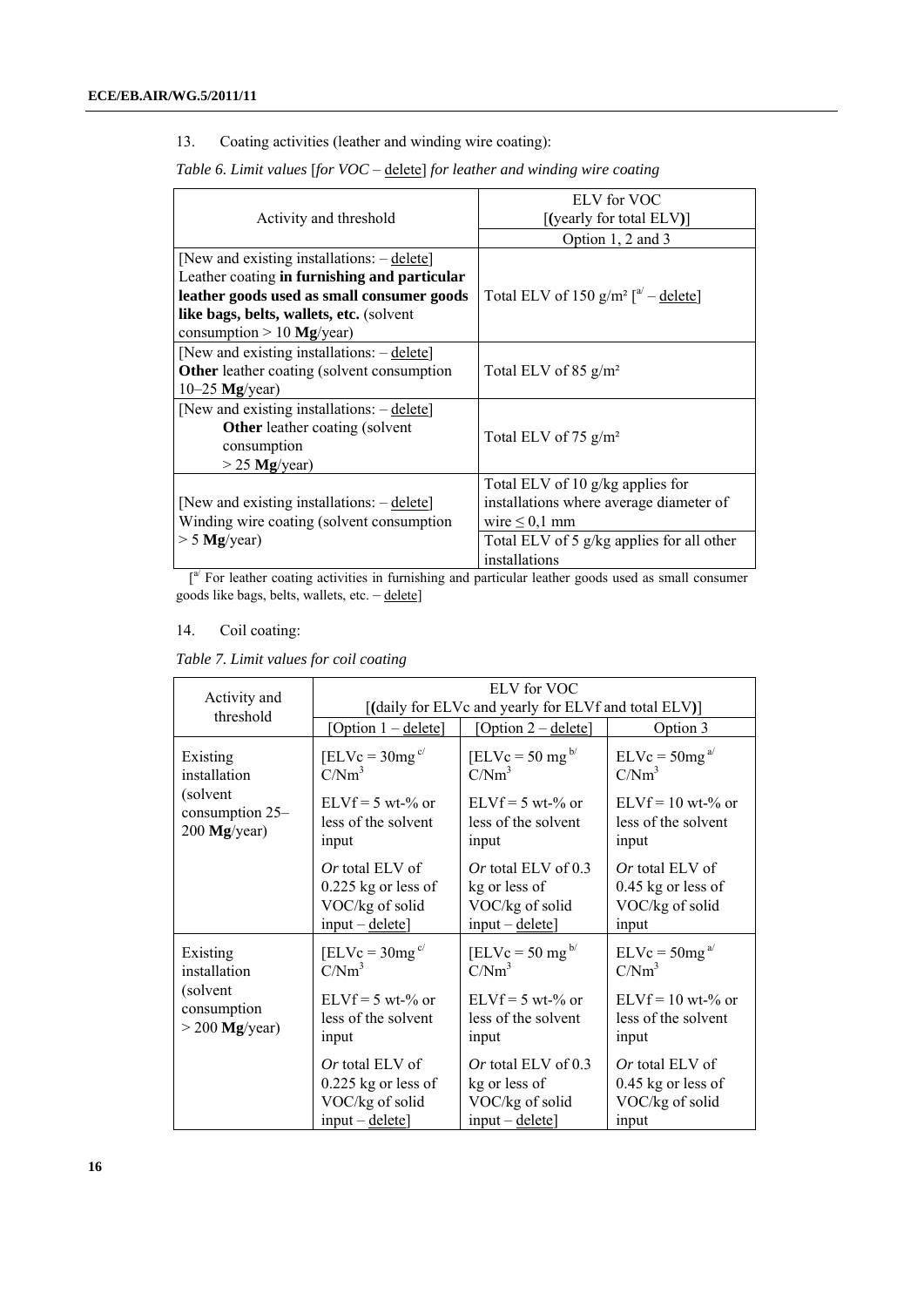| New installation<br>(solvent)<br>consumption 25–<br>$200$ Mg/year) | $[ELVc = 30mg^{c/2}]$<br>C/Nm <sup>3</sup>                                     | $[ELVc = 30mg^{b}$<br>C/Nm <sup>3</sup>                                          | $ELVc = 50 mg$<br>$C/Nm^{3a/}$                                            |
|--------------------------------------------------------------------|--------------------------------------------------------------------------------|----------------------------------------------------------------------------------|---------------------------------------------------------------------------|
|                                                                    | $ELVf = 3 wt-% or$<br>less of the solvent<br>input                             | $ELVf = 5 wt-% or$<br>less of the solvent<br>input                               | $ELVf = 5 wt-% or$<br>less of the solvent<br>input                        |
|                                                                    | Or total ELV of $0.15$<br>kg or less of<br>VOC/kg of solid<br>$input - delete$ | Or total ELV of $0.18$<br>kg or less of<br>VOC/kg of solid<br>$input - delete$   | <i>Or</i> total ELV of<br>$0.3$ kg or less of<br>VOC/kg of solid<br>input |
| New installation<br>(solvent)<br>consumption<br>$>$ 200 Mg/year)   | $[ELVc = 30mgc/]$<br>$C/Nm^3$                                                  | $[ELVc = 30mg^{b}$<br>C/Nm <sup>3</sup>                                          | $ELVc = 50$ mg <sup>a/</sup><br>C/Nm <sup>3</sup>                         |
|                                                                    | $ELVf = 3 wt-% or$<br>less of the solvent<br>input                             | $ELVf = 5 wt-% or$<br>less of the solvent<br>input                               | $ELVf = 5 wt-% or$<br>less of the solvent<br>input                        |
|                                                                    | Or total ELV of $0.15$<br>kg or less of<br>VOC/kg of solid<br>$input - delete$ | Or total ELV of $0.18$<br>kg or less of<br>VOC/kg of solid<br>$input - delete$ ] | <i>Or</i> total ELV of<br>$0.3$ kg or less of<br>VOC/kg of solid<br>input |

 $a<sup>l</sup>$  If techniques are used which allow reuse of recovered solvent, the limit value shall be 150 mg  $C/Nm^3$ .

 $\int_{0}^{b}$  If techniques are used which allow reuse of recovered solvent, the limit value shall be 100 mg  $C/Nm^3 -$  delete]

 $\int_{0}^{\infty}$  If techniques are used which allow reuse of recovered solvent, the limit value shall be 75 mg  $C/Nm^3 -$  delete]

#### 15. Dry cleaning:

*Table 8. Limit values for dry cleaning* 

| Activity [and threshold –                                                                                                           | ELV for VOC $a^{j}$ , $b^{j}$<br>[(yearly for total ELV)]                            |                         |                                                                                          |  |
|-------------------------------------------------------------------------------------------------------------------------------------|--------------------------------------------------------------------------------------|-------------------------|------------------------------------------------------------------------------------------|--|
| delete]                                                                                                                             | [Option $1 -$<br>delete]                                                             | [Option $2-$<br>delete] | Option 3                                                                                 |  |
| New and existing<br>installations [(no<br>threshold, all machines are<br>concerned whatever the<br>consumption is) $-\text{delete}$ | [Total ELV of 5 g VOC/kg (mass<br>of cleaned and dried product) $a^{i}$ –<br>delete] |                         | Total ELV of 20 g<br>VOC/kg [(mass of<br>cleaned and dried<br>product) $a^{j}$ – delete] |  |

<sup>a</sup>/Limit value for total emissions of VOCs calculated as mass of emitted [solvent – delete] **VOC** per mass of cleaned and dried product.<br> $\frac{b}{c}$  This emission level can be achieved by using at least type IV machines or more efficient ones.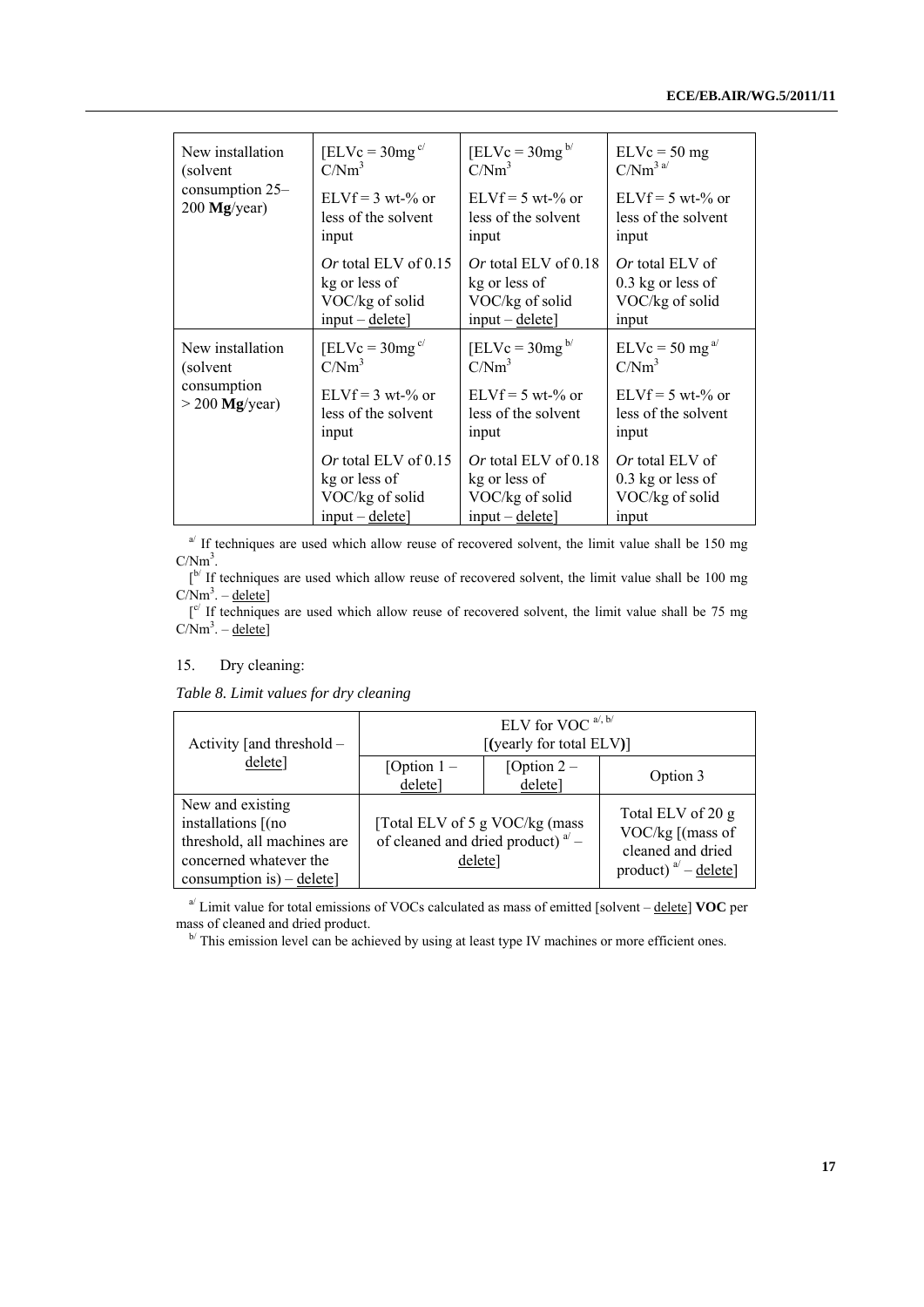16. Manufacturing of coatings, varnishes, inks and adhesives:

|  | Table 9. Limit values form manufacturing of coatings, varnishes, inks and adhesives |  |  |  |
|--|-------------------------------------------------------------------------------------|--|--|--|
|  |                                                                                     |  |  |  |

| Activity and                                                                                                                           | [Suggested – delete] ELV for VOC<br>[(daily for ELVc and yearly for ELVf and total ELV)] |                                                         |                                                                                                                                                              |  |
|----------------------------------------------------------------------------------------------------------------------------------------|------------------------------------------------------------------------------------------|---------------------------------------------------------|--------------------------------------------------------------------------------------------------------------------------------------------------------------|--|
| threshold                                                                                                                              | [Option $1 -$ delete]                                                                    | [Option $2 -$ delete]                                   | Option 3                                                                                                                                                     |  |
| New and existing<br>installations with [an<br>annual organic-<br>delete] solvent<br>consumption between<br>100 and 1,000<br>$Mg$ /year |                                                                                          | [Total ELV of 3 wt-% of solvent input $-$<br>delete]    |                                                                                                                                                              |  |
| New and existing<br>installations with [an<br>annual organic -<br>delete] solvent<br>consumption $> 1,000$<br>$Mg$ /year               | [Total ELV of 1]<br>wt-% of solvent<br>$input - delete$                                  | [Total ELV of 2]<br>wt-% of solvent<br>$input - delete$ | $ELVc = 150mg$<br>C/Nm <sup>3</sup><br>ELVf $a' = 3$ wt-% or<br>less of the solvent<br>input<br>Or total ELV of 3<br>$wt-$ % or less of the<br>solvent input |  |

 $a^{j}$  The fugitive limit value does not include solvents sold as part of a preparation in a sealed container.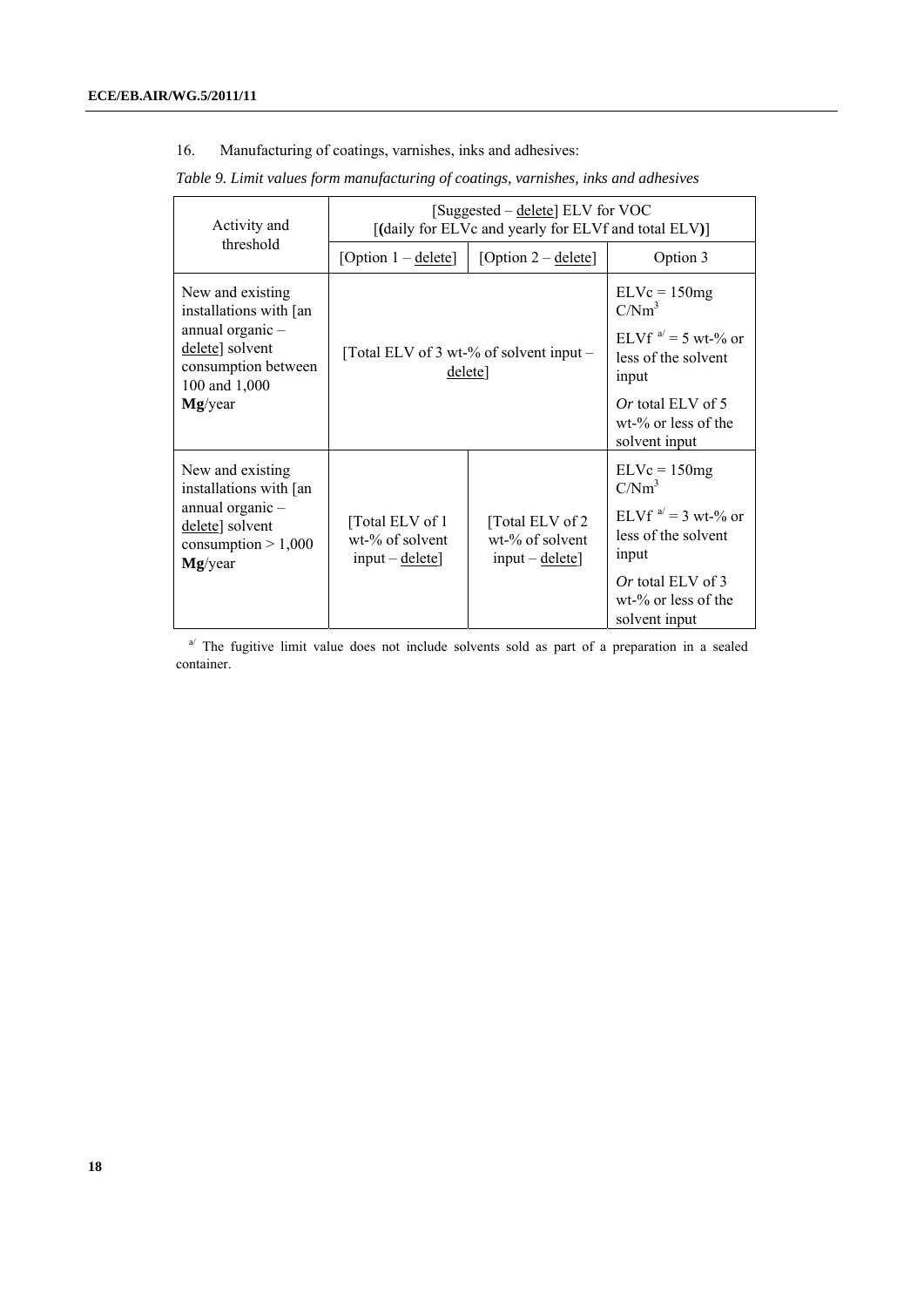17. Printing activities (flexography, heat-set web offset, publication rotogravure, etc.):

| Activity and                                                 |                                                                                     | [Suggested - delete] ELV for VOC<br>[(daily for ELVc and yearly for ELVf and total ELV)] |                                                                                                           |  |
|--------------------------------------------------------------|-------------------------------------------------------------------------------------|------------------------------------------------------------------------------------------|-----------------------------------------------------------------------------------------------------------|--|
| threshold                                                    | Option 1                                                                            | Option 2                                                                                 | Option 3                                                                                                  |  |
| Heat-set offset<br>(solvent<br>consumption 15-25<br>Mg/year) | [As option $3 -$ delete]                                                            | [As option $3 -$ delete]                                                                 | $ELVc = 100 mg$<br>C/Nm <sup>3</sup><br>$ELVf = 30$ wt-% or<br>less of the solvent<br>input <sup>a/</sup> |  |
| Heat-set offset<br>(solvent                                  | [For new and upgraded presses - delete]                                             |                                                                                          | New and existing<br>installations                                                                         |  |
| consumption 25-<br>200 Mg/year)                              | [Total ELV = 5 wt-% or<br>less of the ink<br>consumption $a^{i}$ – delete]          | [Total ELV = $10$ wt-%<br>or less of the ink<br>consumption $a'$ –<br>delete]            | $ELVc = 20$ mg $C/Nm3$<br>$ELVf = 30$ wt-% or<br>less of the solvent<br>input <sup>a/</sup>               |  |
|                                                              | [For existing presses – delete]                                                     |                                                                                          |                                                                                                           |  |
|                                                              | [Total ELV = $10$ wt-%<br>or less of the ink<br>consumption $a^{\prime}$ – delete]  | [Total ELV = 15 wt-<br>% or less of the ink<br>consumption $a^{1}$ –<br>delete]          |                                                                                                           |  |
| Heat-set offset                                              | For new and upgraded presses                                                        | New and existing<br>installations                                                        |                                                                                                           |  |
| (solvent<br>consumption >200<br>Mg/year)                     | [Total ELV = 5 wt-% or<br>less of the ink<br>consumption <sup>a'</sup> – delete]    | Total $ELV = 10$ wt-%<br>or less of the ink<br>consumption <sup>a/</sup>                 | $[ELVc = 20 mg C/Nm3]$<br>$ELVf = 30$ wt-% or                                                             |  |
|                                                              | For existing presses                                                                | less of the solvent<br>input $a^{i}$ – delete]                                           |                                                                                                           |  |
|                                                              | [Total ELV = $10$ wt-%<br>or less of the ink<br>consumption <sup>a'</sup> – delete] | Total $ELV = 15$ wt-%<br>or less of the ink<br>consumption <sup>a/</sup>                 |                                                                                                           |  |
| Publication gravure                                          |                                                                                     | For new installations                                                                    |                                                                                                           |  |
| (solvent<br>consumption 25-<br>200 Mg/year)                  | [Total ELV = 4 wt-% or<br>less of the solvent input<br>$-\text{delete}$             | [Total ELV = $5$ wt- $\%$<br>or less of the solvent<br>$input - delete$                  | $ELVc = 75$ mg $C/Nm3$<br>$ELVf = 10$ wt-% or<br>less of the solvent<br>input                             |  |
|                                                              |                                                                                     |                                                                                          | Or total ELV of 0.6 kg<br>or less of VOC/kg of<br>solid input                                             |  |
|                                                              | For existing installations                                                          |                                                                                          |                                                                                                           |  |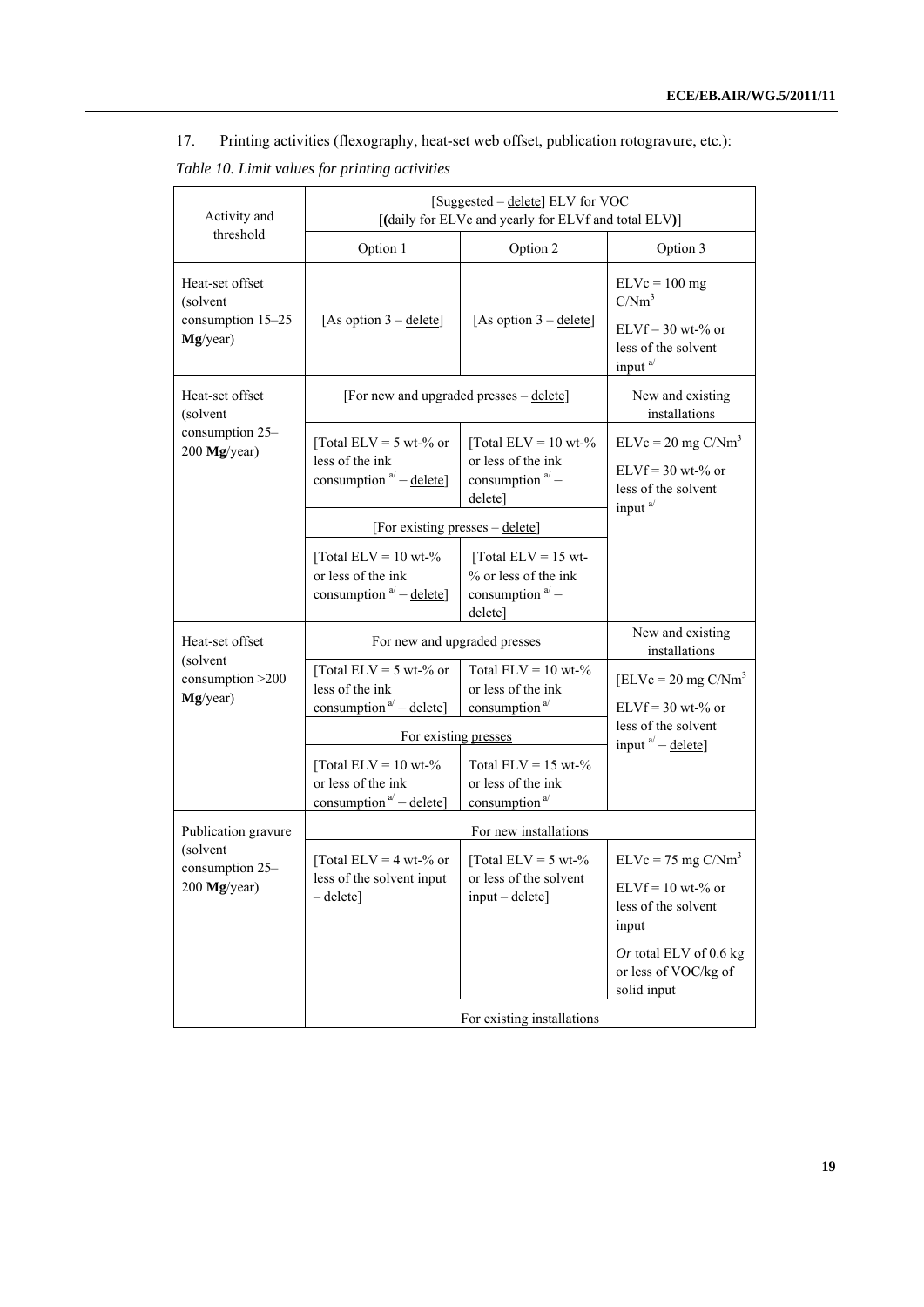| Activity and                                                       | [Suggested – delete] ELV for VOC<br>[(daily for ELVc and yearly for ELVf and total ELV)] |                                                                           |                                                                                |  |  |
|--------------------------------------------------------------------|------------------------------------------------------------------------------------------|---------------------------------------------------------------------------|--------------------------------------------------------------------------------|--|--|
| threshold                                                          | Option 1                                                                                 | Option 2                                                                  | Option 3                                                                       |  |  |
|                                                                    | [Total ELV = 5 wt-% or<br>less of the solvent input<br>$-\text{delete}$                  | [Total ELV = $7$ wt- $\%$<br>or less of the solvent<br>$input - delete$ ] | $ELVc = 75$ mg $C/Nm3$<br>$ELVf = 15$ wt-% or<br>less of the solvent<br>input  |  |  |
|                                                                    |                                                                                          |                                                                           | Or total ELV of $0.8$ kg<br>or less of VOC/kg of<br>solid input                |  |  |
| Publication gravure                                                |                                                                                          | For new installations                                                     |                                                                                |  |  |
| (solvent<br>consumption >200<br>Mg/year)                           | [Total ELV = 4 wt-% or<br>less of the solvent input                                      | Total $ELV = 5$ wt-%<br>or less of the solvent                            | $[ELVc = 75 mg C/Nm3]$<br>$ELVf = 10$ wt-% or                                  |  |  |
|                                                                    | $-\text{delete}$                                                                         | input                                                                     | less of the solvent<br>input                                                   |  |  |
|                                                                    |                                                                                          |                                                                           | Or total ELV of $0.6$ kg<br>or less of VOC/kg of<br>solid input - delete]      |  |  |
|                                                                    | For existing installations                                                               |                                                                           |                                                                                |  |  |
|                                                                    | [Total ELV = 5 wt-% or<br>less of the solvent input<br>$-\underline{\text{delete}}$      | Total $ELV = 7$ wt-%<br>or less of the solvent<br>input                   | $[ELVc = 75 mg C/Nm3]$                                                         |  |  |
|                                                                    |                                                                                          |                                                                           | $ELVf = 15$ wt-% or<br>less of the solvent<br>input                            |  |  |
|                                                                    |                                                                                          |                                                                           | Or total ELV of 0.8 kg<br>or less of VOC/kg of<br>solid input $-\text{delete}$ |  |  |
| Packaging<br>rotogravure and                                       |                                                                                          |                                                                           | $ELVc = 100 mg$<br>C/Nm <sup>3</sup>                                           |  |  |
| flexography<br>(solvent)<br>consumption 15-25<br>Mg/year)          | [As option $3 -$ delete]                                                                 | [As option $3 -$ delete]                                                  | $ELVf = 25$ wt-% or<br>less of the solvent<br>input                            |  |  |
|                                                                    |                                                                                          |                                                                           | Or total ELV of 1.2 kg<br>or less of VOC/kg of<br>solid input                  |  |  |
| Packaging<br>rotogravure and                                       |                                                                                          |                                                                           | $ELVc = 100 mg$<br>C/Nm <sup>3</sup>                                           |  |  |
| flexography<br>(solvent<br>consumption 25-<br>200 Mg/year) and     | [As option $3 -$ delete]                                                                 | [As option $3 -$ delete]                                                  | $ELVf = 20$ wt-% or<br>less of the solvent<br>input                            |  |  |
| rotary screen<br>printing (solvent<br>consumption > 30<br>Mg/year) |                                                                                          |                                                                           | Or total ELV of 1.0 kg<br>or less of VOC/kg of<br>solid input                  |  |  |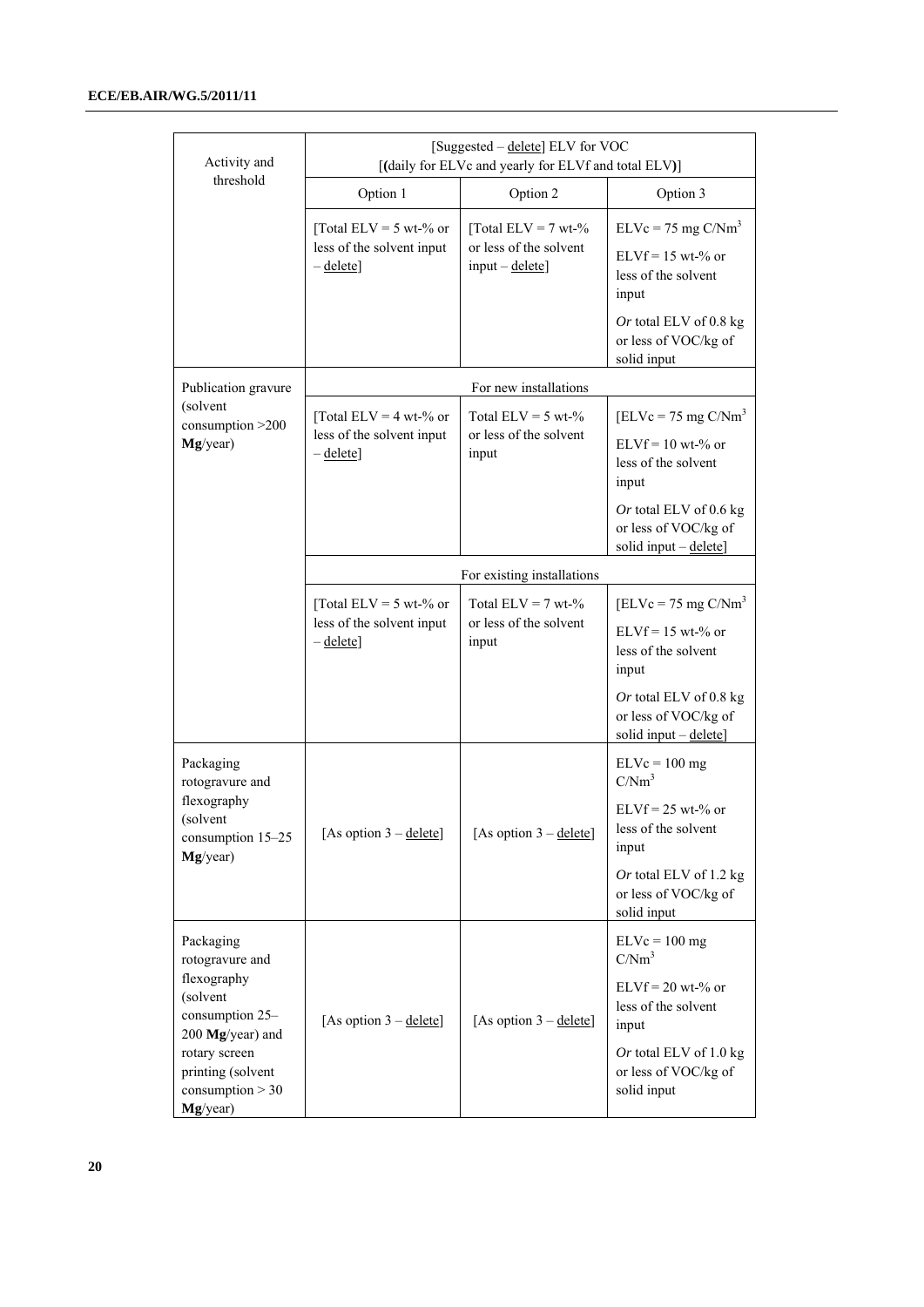| Activity and                                                                             | [Suggested – delete] ELV for VOC<br>[(daily for ELVc and yearly for ELVf and total ELV)]                                                                                                                                                                            |                                       |                                            |  |
|------------------------------------------------------------------------------------------|---------------------------------------------------------------------------------------------------------------------------------------------------------------------------------------------------------------------------------------------------------------------|---------------------------------------|--------------------------------------------|--|
| threshold                                                                                | Option 1                                                                                                                                                                                                                                                            | Option 2                              | Option 3                                   |  |
|                                                                                          | For plants with all machines connected to<br>oxidation:                                                                                                                                                                                                             |                                       | $[ELVc = 100 mg]$<br>C/Nm <sup>3</sup>     |  |
|                                                                                          | Total ELV = $10\%$ of the reference emission $b'$ –<br>delete] 0.5 kg VOC/kg of solid input                                                                                                                                                                         |                                       | $ELVf = 20$ wt-% or<br>less of the solvent |  |
|                                                                                          | For plants with all machines connected to carbon<br>adsorption:                                                                                                                                                                                                     |                                       | input<br>Or total ELV = $25\%$ of          |  |
| Packaging<br>rotogravure and<br>flexography<br>(solvent<br>consumption > 200<br>Mg/year) | Total ELV = $[12.5\%$ of the reference emission $b'$ –<br>delete] 0.6 kg VOC/kg of solid input                                                                                                                                                                      | reference emission $b^2$ –<br>delete] |                                            |  |
|                                                                                          | For existing mixed plants where some existing<br>machines may not be attached to an incinerator or<br>solvent recovery:                                                                                                                                             |                                       |                                            |  |
|                                                                                          | Emissions from the machines connected to<br>oxidizers or carbon adsorption are below the<br>emission limits of $[10\% \text{ or } 12.5\% - \text{delete}]$ 0.5 or<br>0.6 kg VOC/kg of solid input respectively.                                                     |                                       |                                            |  |
|                                                                                          | For machines not connected to gas treatment: use<br>of low solvent or solvent free products, connection<br>to waste gas treatment when there is spare capacity<br>and preferentially run high solvent content work<br>on machines connected to waste gas treatment. |                                       |                                            |  |
|                                                                                          | Total emissions below 1.0 kg VOC/kg of solid<br>input [25% of reference emission (as defined in<br>annex IIb of the Solvent Directive $b$ <sup><math>\prime</math></sup> ) – delete]                                                                                |                                       |                                            |  |

 $a^{1/2}$  Residual solvent in the finished product is not taken into account in the calculation of the fugitive emission.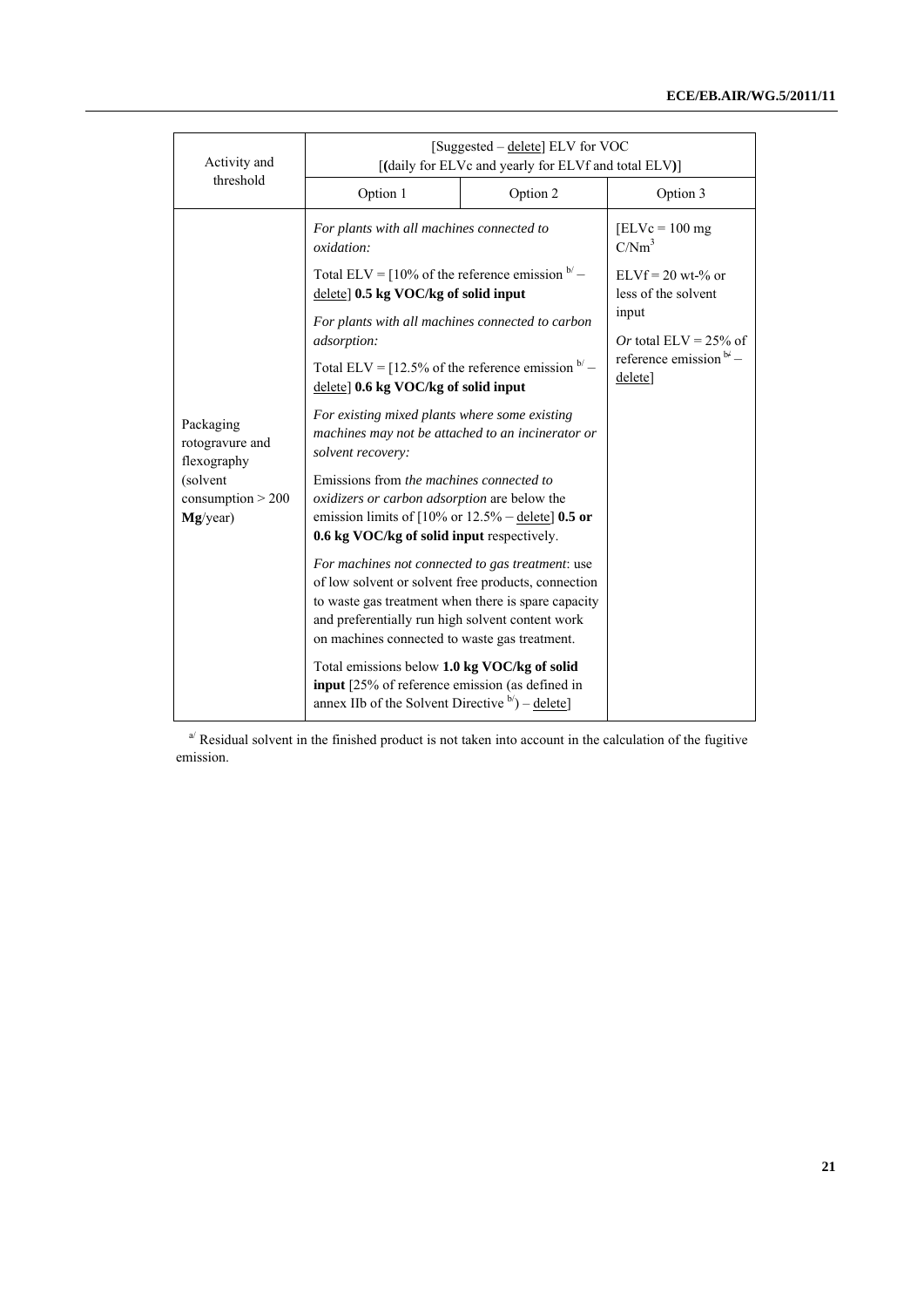#### 18. Manufacturing of pharmaceutical products:

| Activity and                                                           | [Suggested – delete] ELV for VOC<br>[(daily for ELVc and yearly for ELVf and total ELV)]                                                                               |                                                                                         |                                                                                                                                                                                              |                                                                                   |                                                    |                                                                                       |  |
|------------------------------------------------------------------------|------------------------------------------------------------------------------------------------------------------------------------------------------------------------|-----------------------------------------------------------------------------------------|----------------------------------------------------------------------------------------------------------------------------------------------------------------------------------------------|-----------------------------------------------------------------------------------|----------------------------------------------------|---------------------------------------------------------------------------------------|--|
| threshold                                                              | [Option $1 -$ delete]                                                                                                                                                  |                                                                                         |                                                                                                                                                                                              | [Option $2 -$ delete]                                                             |                                                    | Option 3                                                                              |  |
| <b>New</b><br>installations<br>(solvent)<br>consumption<br>50 Mg/year) | [ELVc:<br>For non<br>oxidating<br>techniques:<br>0.1 kg $C/hour^f$<br>or $20 \text{ mg}$                                                                               | $[ELVf = 3]$<br>$wt-%$ or<br>less of the<br>solvent<br>input $\frac{d}{ }$ –<br>deletel | [ELVc:<br>For non<br>oxidating<br>techniques:<br>$0.1$ kg<br>$C/hourf$ or                                                                                                                    | $[ELVf = 3]$<br>$wt-%$ or<br>less of the<br>solvent<br>input $d'$ –<br>delete]    | $ELVc =$<br>$20 \text{ mg}$<br>$C/Nm^{3a/2}$<br>h/ | $ELVf =$<br>$5 \text{ wt-} \%$<br>or less<br>of the<br>solvent<br>input $\frac{b}{ }$ |  |
| Existing<br>installations<br>(solvent)<br>consumption<br>50 $Mg/year)$ | $C/Nm^3 g/d$<br>for thermal<br>oxidation/inci<br>neration or<br>catalytic<br>oxidation <<br>$0.05$ kg<br>C/hour or $< 5$<br>mg C/Nm <sup>3 g/,</sup><br>$e'$ – delete] | $[ELVf = 5]$<br>$wt-%$ or<br>less of the<br>solvent<br>input $e'$ –<br>deletel          | $20 \text{ mg}$<br>$C/Nm^3 g/d$<br>for thermal<br>oxidation/<br>incineration<br>or catalytic<br>oxidation <<br>$0.05$ kg<br>C/hour or $\leq$<br>$5 \text{ mg C}$<br>$Nm^{3g/e}$ –<br>delete] | $[ELVf = 5]$<br>$wt-%$ or<br>less of the<br>solvent<br>input $e^{i}$ –<br>deletel | $ELVc =$<br>$20 \text{ mg}$<br>$C/Nm^{3a/2}$<br>c/ | $ELVf =$<br>$15$ wt-<br>$%$ or<br>less of<br>the<br>solvent<br>input $c$              |  |

*Table 11. Limit values for manufacturing of pharmaceutical products*

 $a^{j}$  If techniques are used which allow reuse of recovered solvents, the limit value shall be 150 mg  $\text{C/Nm}^3$ .<br><sup>b/</sup> A total limit value of 5% of solvent input may be applied instead of applying ELVc and ELVf.

A total limit value of 15% of solvent input may be upplied instead of applying  $\frac{1}{2}$ . c/  $\frac{1}{2}$  and ELVf.  $\int_0^d A$  total limit value of 3% of solvent input may be applied instead of applying ELVc and ELVf – delete]

 $\int e^{t}$  A total limit value of 5% of solvent input may be applied instead of applying ELVc and ELVf – delete]

 $\int$  [f/ The averaging time relates to the emission profile, the levels relate to dry gas and Nm<sup>3</sup> – delete]

 $\int_{0}^{\epsilon}$  The concentration level relates to volume flows without dilution by, e.g. volume flows from room or building ventilation – delete]

19. Conversion of natural or synthetic rubber:

*Table 12. Limit values for conversion of natural or synthetic rubber*

| Activity and threshold                        | [Suggested $-\text{delete}$ ] ELV for VOC<br>[(daily for ELVc and yearly for ELVf and<br>total ELV)] |  |  |
|-----------------------------------------------|------------------------------------------------------------------------------------------------------|--|--|
|                                               | Options 1, 2 and 3                                                                                   |  |  |
| New and existing installations: conversion of | $ELVc = 20a$                                                                                         |  |  |
| natural or synthetic rubber (solvent          | $ELVf = 25^{b/2}$                                                                                    |  |  |
| consumption $> 15$ Mg/year)                   | Or total ELV = $25\%$ of solvent input                                                               |  |  |

 $a^{j}$  If techniques are used which allow reuse of recovered solvent, the limit value shall be 150 mg  $C/Nm<sup>3</sup>$ .

 $b'$  The fugitive limit does not include solvents sold as part of a preparation in a sealed container.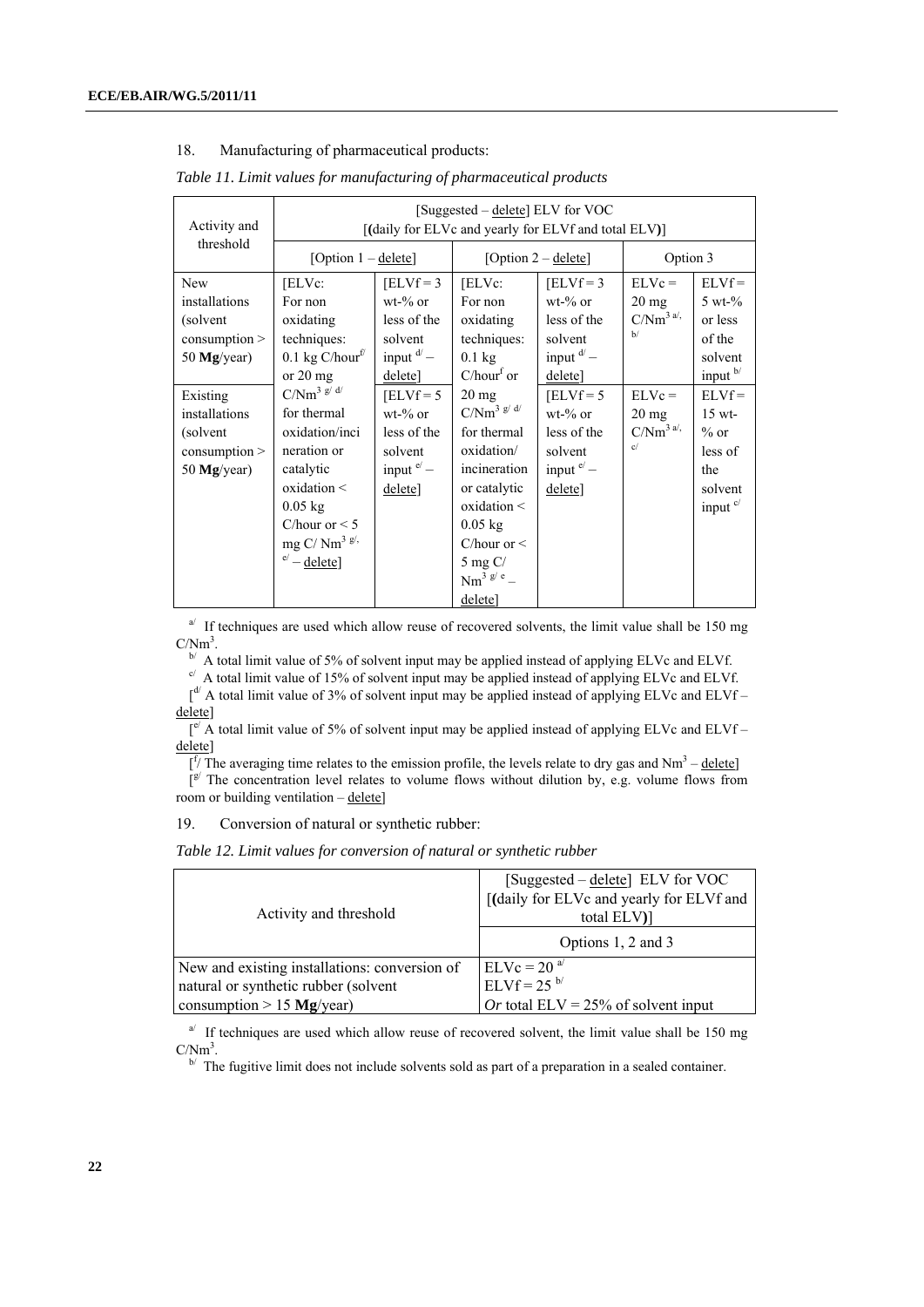# 20. Surface cleaning:

|  | Table 13. Limit values for surface cleaning |  |
|--|---------------------------------------------|--|
|  |                                             |  |

| Activity and                                                                                                 | Threshold<br>value for              | ELV for VOC<br>[(daily for ELVc and yearly for ELVf and total ELV)] |                                                           |                                          |                                                 |  |  |
|--------------------------------------------------------------------------------------------------------------|-------------------------------------|---------------------------------------------------------------------|-----------------------------------------------------------|------------------------------------------|-------------------------------------------------|--|--|
| threshold                                                                                                    | solvent<br>consumption<br>(Mg/year) |                                                                     | [Options 1 and $2 -$ delete]                              | Option 3                                 |                                                 |  |  |
| [New and<br>existing<br>$installations: -$<br>delete]<br>Surface                                             | $1 - 5$                             | $[ELVc =$<br>$10 \text{ mg}$<br>compound<br>$/Nm^3$ –<br>delete]    | $[ELVf =$<br>$1\%$ of<br>solvent<br>$input -$<br>delete]  | $ELVc = 20 mg$<br>compound/ $Nm^3$       | $ELYf = 15%$ of<br>solvent input                |  |  |
| cleaning using<br>substances<br>mentioned in<br>paragraph 3<br>$[(y) -$ delete]<br>$(z)(i)$ of this<br>annex | > 5                                 | $[ELVc =$<br>$10 \text{ mg}$<br>compound<br>$/Nm^3$ –<br>delete]    | $[ELVf =$<br>$0.5%$ of<br>solvent<br>$input -$<br>delete] | $ELVc = 20 mg$<br>compound/ $Nm^3$       | $ELYf = 10\%$ of<br>solvent input               |  |  |
| [New and<br>existing                                                                                         | $2 - 10$                            | [As option]<br>$3 -$ delete]                                        | [As option]<br>$3 -$ delete]                              | $ELVc = 75 mg$<br>$C/Nm^3$ <sup>a/</sup> | $ELVf = 20\%$ <sup>a/</sup><br>of solvent input |  |  |
| $installations: -$<br>delete] Other<br>surface<br>cleaning                                                   | >10                                 | [As option]<br>$3 -$ delete]                                        | [As option]<br>$3 -$ delete]                              | $ELVc = 75 mg$<br>$C/Nm^3$ <sup>a/</sup> | $ELVf = 15\%$ <sup>a/</sup><br>of solvent input |  |  |

a/ Installations which demonstrate to the competent authority that the average organic solvent content of all cleaning material used does not exceed 30% w/w are exempt from applying these values.

# 21. Vegetable oil and animal fat extraction and vegetable oil refining processes:

|               |  |  | Table 14. Limit values for extraction of vegetable and animal fat and refining of |  |  |  |  |
|---------------|--|--|-----------------------------------------------------------------------------------|--|--|--|--|
| vegetable oil |  |  |                                                                                   |  |  |  |  |

| Activity and threshold      | ELV for VOC<br>$[$ (yearly for total ELV) $]$ |        |  |  |  |
|-----------------------------|-----------------------------------------------|--------|--|--|--|
|                             | Options 1, 2 and 3                            |        |  |  |  |
| New and existing            | Total ELV (kg VOC/Mg product)                 |        |  |  |  |
| installations (solvent      | Animal fat:                                   | 1.5    |  |  |  |
| consumption $> 10$ Mg/year) | Castor:                                       | 3.0    |  |  |  |
|                             | Rape seed:                                    | 1.0    |  |  |  |
|                             | Sunflower seed:                               | 1.0    |  |  |  |
|                             | Soya beans (normal crush):                    | 0.8    |  |  |  |
|                             | Soya beans (white flakes):                    | 1.2    |  |  |  |
|                             | Other seeds and vegetable                     |        |  |  |  |
|                             | material:                                     | $3.0a$ |  |  |  |
|                             | All fractionation processes,                  |        |  |  |  |
|                             | excluding degumming:b/                        | 1.5    |  |  |  |
|                             | Degumming:                                    | 4.0    |  |  |  |
|                             |                                               |        |  |  |  |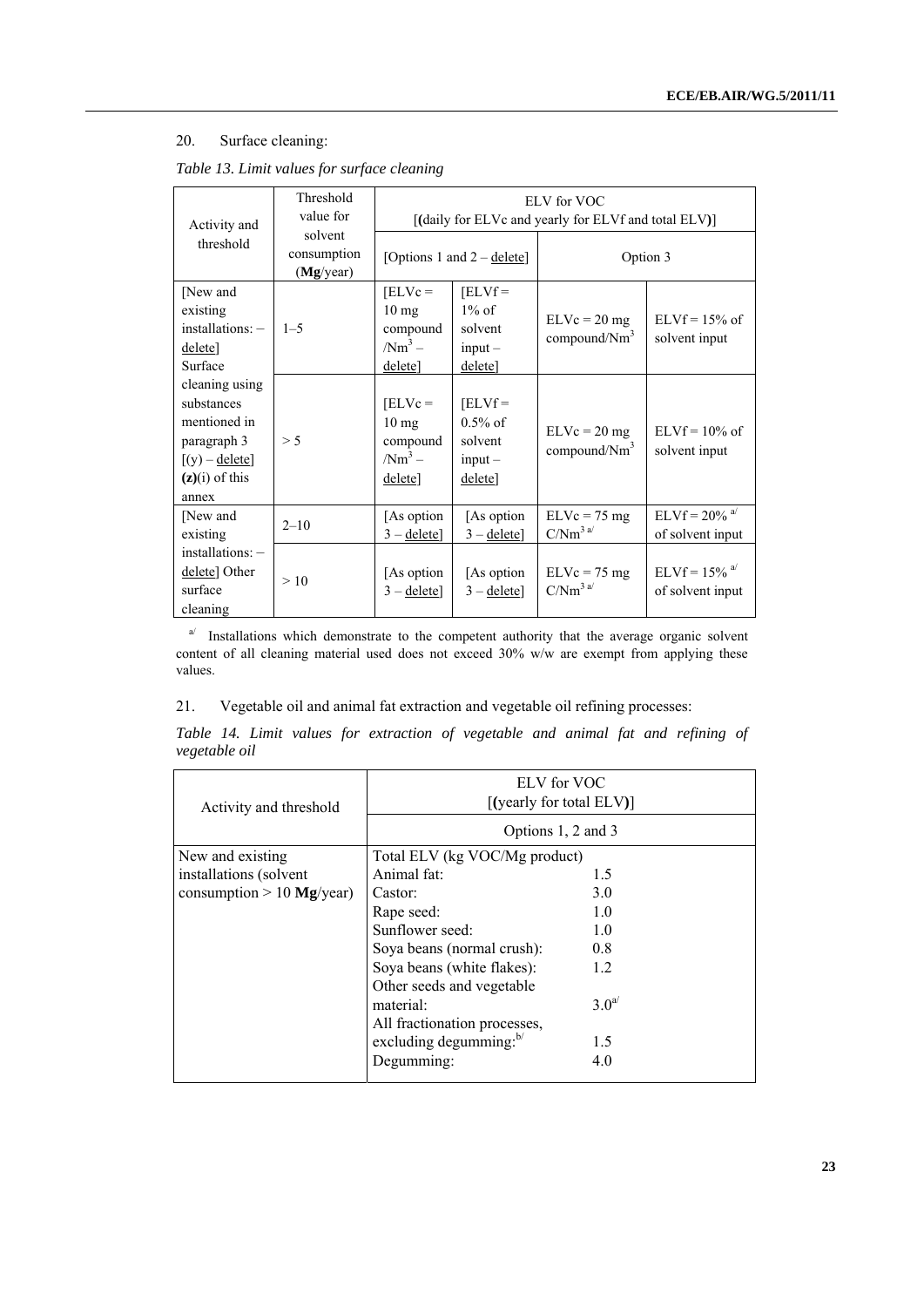<sup>a</sup>/Limit values for total emissions of VOCs from installations treating single batches of seeds or other vegetable material shall be set case by case by the competent authorities on the basis of the best available **techniques** [technologies – delete]. b/ The removal of gum from the oil.

#### 22. Impregnation of **wood:** [wooden surfaces – delete]

|  |  |  | Table 15. Limit values for impregnation of <b>wood</b> [wooden surfaces – delete] |  |
|--|--|--|-----------------------------------------------------------------------------------|--|
|  |  |  |                                                                                   |  |

| Activity and                                                                                               | ELV for VOC<br>[(daily for ELVc and yearly for ELVf and total ELV)]                                                                           |                                                                                                                                            |                                                                                                                                       |  |  |  |  |
|------------------------------------------------------------------------------------------------------------|-----------------------------------------------------------------------------------------------------------------------------------------------|--------------------------------------------------------------------------------------------------------------------------------------------|---------------------------------------------------------------------------------------------------------------------------------------|--|--|--|--|
| threshold                                                                                                  | [Option 1 - delete]                                                                                                                           | Option 2                                                                                                                                   | Option 3                                                                                                                              |  |  |  |  |
| Wood<br>$[preservation -$<br>delete]<br>impregnation<br>(solvent)<br>consumption<br>$25 - 200$<br>Mg/year) | [ELVc = $100a$ mg<br>C/Nm <sup>3</sup><br>$ELVf = 25$ wt-% or<br>less of the solvent<br>input<br>Or 7 kg or less of<br>$VOC/m^3 -$ delete]    | [ELVc = $100a$ mg<br>C/Nm <sup>3</sup><br>$ELVf = 35$ wt-% or<br>less of the solvent<br>input<br>Or 9 kg or less of<br>$VOC/m^3$ – delete] | $ELVc = 100a mg$<br>C/Nm <sup>3</sup><br>$ELVf = 45$ wt-% or<br>less of the solvent<br>input<br>Or 11 kg or less of<br>$VOC/m^3$      |  |  |  |  |
| Wood<br>$[preservation -$<br>delete]<br>impregnation<br>(solvent)<br>consumption<br>$>$ 200 Mg/year)       | [ELVc = $100^{a}$ mg<br>C/Nm <sup>3</sup><br>$ELVf = 25$ wt-% or<br>less of the solvent<br>input<br>Or 7 kg or less of<br>$VOC/m^3$ – delete] | $ELVc = 100a mg$<br>$C/Nm^3$<br>$ELVf = 35$ wt-% or<br>less of the solvent<br>input<br>$Or 9$ kg or less of<br>$VOC/m^3$                   | [ELVc = $100^{a}$ mg<br>$C/Nm^3$<br>$ELVf = 45$ wt-% or<br>less of the solvent<br>input<br>Or 11 kg or less of<br>$VOC/m^3 -$ delete] |  |  |  |  |

 $a^{j}$  Does not apply to impregnation with creosote.

#### **B. Canada**

23. [Limit values for controlling emissions of volatile organic compounds (VOCs) from new stationary sources in the following stationary source categories will be determined on the basis of available information on control technology and levels, including limit values applied in other countries, and the following documents: – delete] [**Limit values for controlling emissions of VOCs will be determined for stationary sources, as appropriate, taking into account information on available control technologies, limit values applied in other jurisdictions, and the documents below. These documents vary in the degree to which they are mandatory, and in some cases the authority for implementation is not at the federal level, but rests with sub-national jurisdictions. The inclusion of a particular document should not be understood to imply that Canada agrees to be bound by it under the Gothenburg Protocol:**

 (a) [Canadian Council of Ministers of the Environment (CCME). Environmental Code of Practice for the Reduction of Solvent Emissions from Dry Cleaning Facilities. December 1992. PN1053; – delete] **VOC Concentration Limits for Architectural Coatings Regulations - SOR/2009-264;** 

 **(b) VOC Concentration Limits for Automotive Refinishing Products. SOR/2009-197;**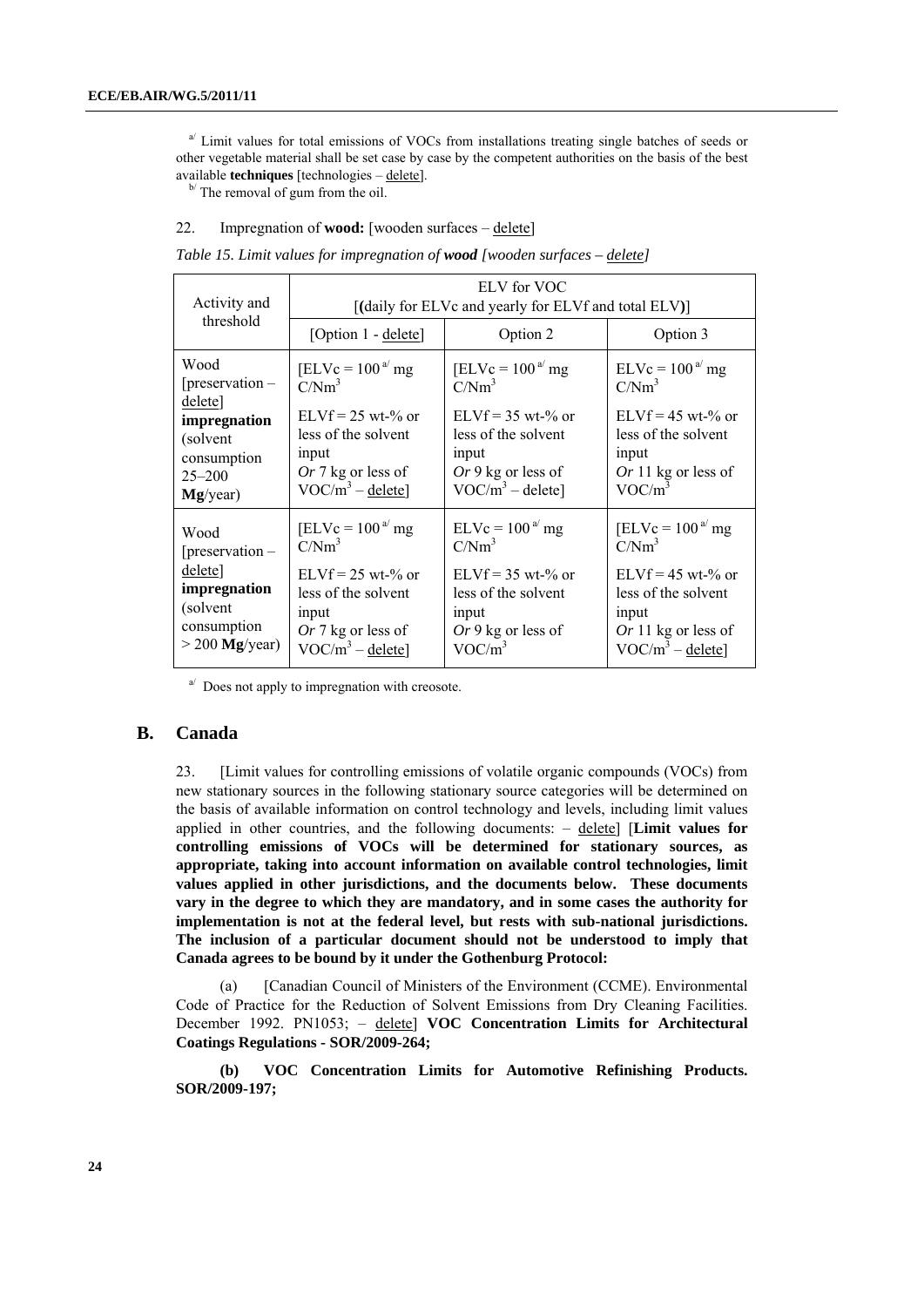**(c) Proposed regulations for VOC Concentrations Limits for Certain Products;** 

 **(d) Guidelines for the Reduction of Ethylene Oxide Releases from Sterilization Applications;**

**(e)** [(b) CCME. – delete] Environmental Guideline for the Control of Volatile Organic Compounds Process Emissions from New Organic Chemical Operations. [September 1993. – delete] PN1108;

**(f)** [(c) CCME. – delete] Environmental Code of Practice for the Measurement and Control of Fugitive VOC Emissions from Equipment Leaks. [October 1993. – delete] PN1106;

**(g)** [(d) CCME. – delete] A Program to Reduce Volatile Organic Compound Emissions by 40 Percent from Adhesives and Sealants. [March 1994. – delete] PN1116;

**(h)** [(e) CCME. – delete] A Plan to Reduce [Volatile Organic Compound – delete] **VOC** Emissions by 20 Percent from Consumer Surface Coatings. [March 1994. – delete] PN1114;

**(i)** [(f) CCME. – delete] Environmental Guidelines for Controlling Emissions of Volatile Organic Compounds from Aboveground Storage Tanks. [June 1995.  $-\text{delete}$ ] PN1180;

**(j)** [(g) CCME. – delete] Environmental Code of Practice for Vapour Recovery during Vehicle Refueling at Service Stations and Other Gasoline Dispersing Facilities. [(Stage II) April 1995. – delete] PN1184;

**(k)** [(h) CCME. – delete] Environmental Code of Practice for the Reduction of Solvent Emissions from Commercial and Industrial Degreasing Facilities. [June 1995. – delete] PN1182;

**(l)** [(i) CCME. – delete] New Source Performance Standards and Guidelines for the Reduction of Volatile Organic Compound Emissions from Canadian Automotive Original Equipment Manufacturer (OEM) Coating Facilities. [August 1995. – delete] PN1234;

**(m)** [(j) CCME. – delete] Environmental Guideline for the Reduction of Volatile Organic Compound Emissions from the Plastics Processing Industry. [July 1997. – delete] PN1276; [and – delete]

 [(k) CCME. National Standards for the Volatile Organic Compound Content of Canadian Commercial/Industrial Surface Coating Products — Automotive Refinishing. August 1997. PN1288. – delete]

 (**n) National Action Plan for the Environmental Control of Ozone-depleting substances and their halocarbon alternatives. PN1291;** 

 **(o) Management Plan for Nitrogen Oxides (NOx) and Volatile Organic Compounds (VOCs) - Phase I. PN1066;** 

 **(p) [Environmental Code of Practice for the Reduction of Volatile Organic](http://www.ccme.ca/assets/pdf/voc_printing_1301_e.pdf)  [Compound Emissions from the Commercial/Industrial Printing Industry. PN1301](http://www.ccme.ca/assets/pdf/voc_printing_1301_e.pdf);** 

**(q) [Recommended CCME Standards and Guidelines for the Reduction of](http://www.ccme.ca/assets/pdf/pn_1320_bookmarks_e.pdf)  [VOC Emissions from Canadian Industrial Maintenance Coatings. PN1320](http://www.ccme.ca/assets/pdf/pn_1320_bookmarks_e.pdf); and**

**(r) Guidelines for the Reduction of VOC Emissions in the Wood Furniture Manufacturing Sector. PN1338.**]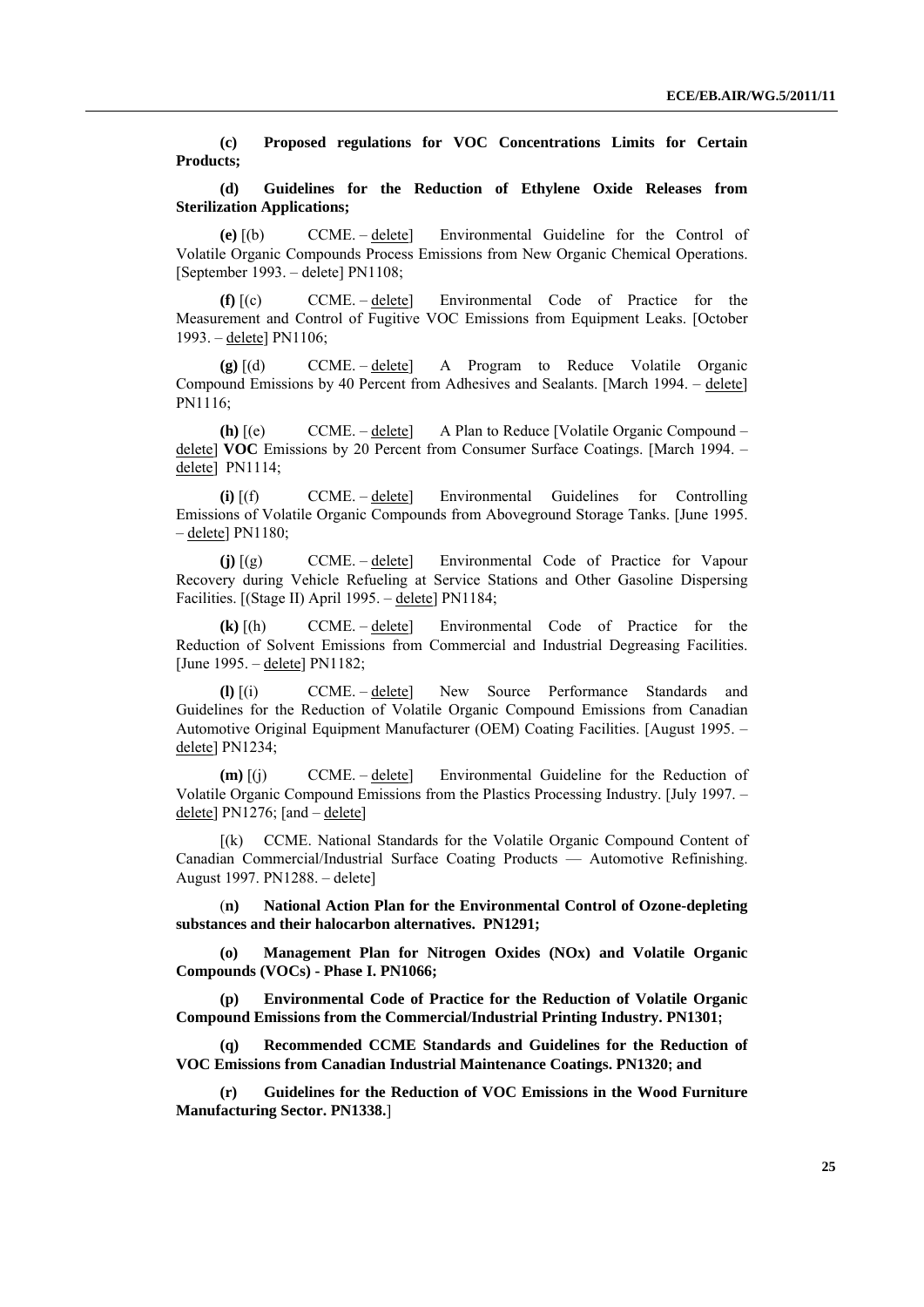### **C. United States of America**

24. Limit values for controlling emissions of VOCs from new stationary sources in the following stationary source categories are specified in the following documents:

 (a) Storage Vessels for Petroleum Liquids — 40 Code of Federal Regulations (C.F.R.) Part 60, Subpart K, and Subpart Ka;

 (b) Storage Vessels for Volatile Organic Liquids — 40 C.F.R. Part 60, Subpart Kb;

(c) Petroleum Refineries — 40 C.F.R. Part 60, Subpart J;

(d) Surface Coating of Metal Furniture — 40 C.F.R. Part 60, Subpart EE;

 (e) Surface Coating for Automobile and Light Duty Trucks — 40 C.F.R. Part 60, Subpart MM;

(f) Publication Rotogravure Printing — 40 C.F.R. Part 60, Subpart QQ;

 (g) Pressure Sensitive Tape and Label Surface Coating Operations — 40 C.F.R. Part 60, Subpart RR;

 (h) Large Appliance, Metal Coil and Beverage Can Surface Coating — 40 C.F.R. Part 60, Subpart SS, Subpart TT and Subpart WW;

- (i) Bulk Gasoline Terminals 40 C.F.R. Part 60, Subpart XX;
- (j) Rubber Tire Manufacturing 40 C.F.R. Part 60, Subpart BBB;
- (k) Polymer Manufacturing 40 C.F.R. Part 60, Subpart DDD;

 (l) Flexible Vinyl and Urethane Coating and Printing — 40 C.F.R. Part 60, Subpart FFF;

 (m) Petroleum Refinery Equipment Leaks and Wastewater Systems — 40 C.F.R. Part 60, Subpart GGG and Subpart QQQ;

- (n) Synthetic Fiber Production 40 C.F.R. Part 60, Subpart HHH;
- (o) Petroleum Dry Cleaners 40 C.F.R. Part 60, Subpart JJJ;
- (p) Onshore Natural Gas Processing Plants 40 C.F.R. Part 60, Subpart KKK;

 (q) SOCMI Equipment Leaks, Air Oxidation Units, Distillation Operations and Reactor Processes — 40 C.F.R. Part 60, Subpart VV, Subpart III, Subpart NNN and Subpart RRR;

(r) Magnetic Tape Coating — 40 C.F.R. Part 60, Subpart SSS;

 (s) Industrial Surface Coatings — 40 C.F.R. Part 60, Subpart TTT; [and delete]

 (t) Polymeric Coatings of Supporting Substrates Facilities — 40 C.F.R. Part 60, Subpart VVV;

**(u) Stationary Internal Combustion Engines — Spark Ignition, 40 C.F.R. Part 60, Subpart JJJJ;** 

- **(v) Municipal Solid Waste Landfills 40 C.F.R. Part 60, Subpart WWW;**
- **(w) SOCMI Wastewater 40 C.F.R. Part 60, Subpart YYY;**
- **(x) Portland cement 40 C.F.R. Part 60, Subpart F; and**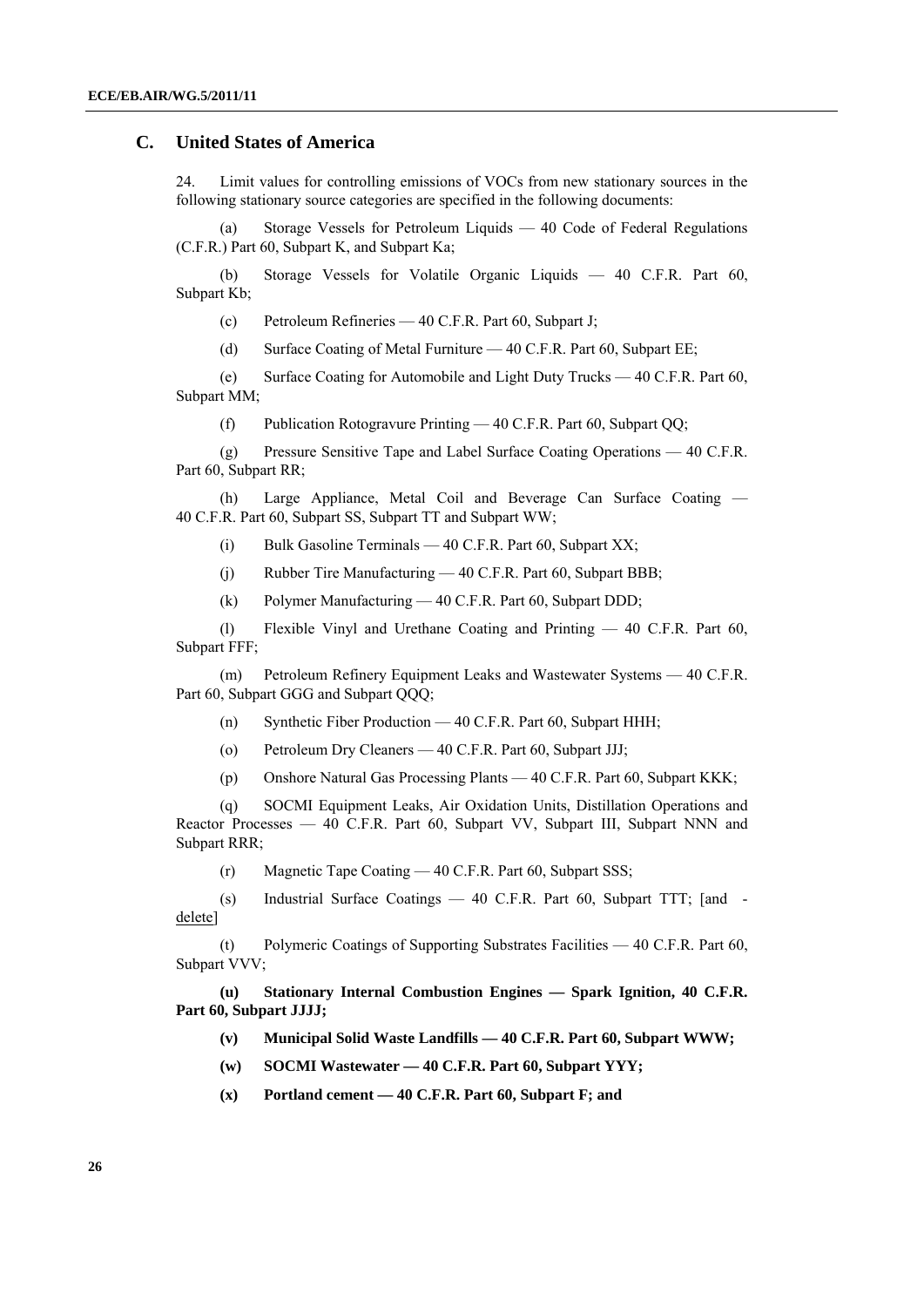**(y) Stationary Internal Combustion Engines — Compression Ignition, 40 C.F.R. Part 60, Subpart IIII.**

**25. Limit values for controlling emissions of VOC from sources subject to National Volatile Organic Compound Emission Standards for Consumer and Commercial Products are specified in the following documents:** 

- **(a) Automobile refinish coatings 40 C.F.R. Part 59, Subpart B;**
- **(b) Consumer products 40 C.F.R. Part 59, Subpart C;**
- **(c) Architectural coatings 40 C.F.R. Part 59, Subpart D;**
- **(d) Aerosol coatings 40 C.F.R. Part 59, Subpart E; and**
- **(e) New and in-use portable fuel containers 40 C.F.R. Part 59, Subpart F.**

**26. Limit values for controlling emissions of VOC from new and existing sources subject to National Emission Standards for Hazardous Air Pollutants (HAPs) are specified in the following documents:** 

 **(a) Organic HAPs from the Synthetic Organic Chemical Manufacturing Industry — 40 C.F.R. Part 63, Subpart F;** 

 **(b) Organic HAPs from the Synthetic Organic Chemical Manufacturing Industry: Process Vents, Storage Vessels, Transfer Operations, and Wastewater — 40 C.F.R. Part 63, Subpart G;** 

- **(c) Organic HAPs: Equipment Leaks 40 C.F.R. Part 63, Subpart H;**
- **(d) Coke oven batteries 40 C.F.R. Part 63, Subpart L;**
- **(e) Commercial ethylene oxide sterilizers 40 C.F.R. Part 63, Subpart O;**

 **(f) Bulk gasoline terminals and pipeline breakout stations — 40 C.F.R. Part 63, Subpart R;** 

- **(g) Halogenated solvent degreasers 40 C.F.R. Part 63, Subpart T;**
- **(h) Polymers and resins (Group I) 40 C.F.R. Part 63, Subpart U;**
- **(i) Polymers and resins (Group II) 40 C.F.R. Part 63, Subpart W;**
- **(j) Secondary lead smelters 40 C.F.R. Part 63, Subpart X;**
- **(k) Marine tank vessel loading 40 C.F.R. Part 63, Subpart Y;**
- **(l) Petroleum refineries 40 C.F.R. Part 63, Subpart CC;**
- **(m) Offsite waste and recovery operations 40 C.F.R. Part 63, Subpart DD;**
- **(n) Magnetic tape manufacturing 40 C.F.R. Part 63, Subpart EE;**
- **(o) Aerospace manufacturing 40 C.F.R. Part 63, Subpart GG;**
- **(p) Oil and natural gas production 40 C.F.R. Part 63, Subpart HH;**
- **(q) Ship building and ship repair 40 C.F.R. Part 63, Subpart II;**
- **(r) Wood furniture 40 C.F.R. Part 63, Subpart JJ;**
- **(s) Printing and publishing 40 C.F.R. Part 63, Subpart KK;**
- **(t) Pulp and paper II (combustion) C.F.R. Part 63, Subpart MM;**
- **(u) Storage tanks 40 C.F.R. Part 63, Subpart OO;**
- **(v) Containers 40 C.F.R. Part 63, Subpart PP;**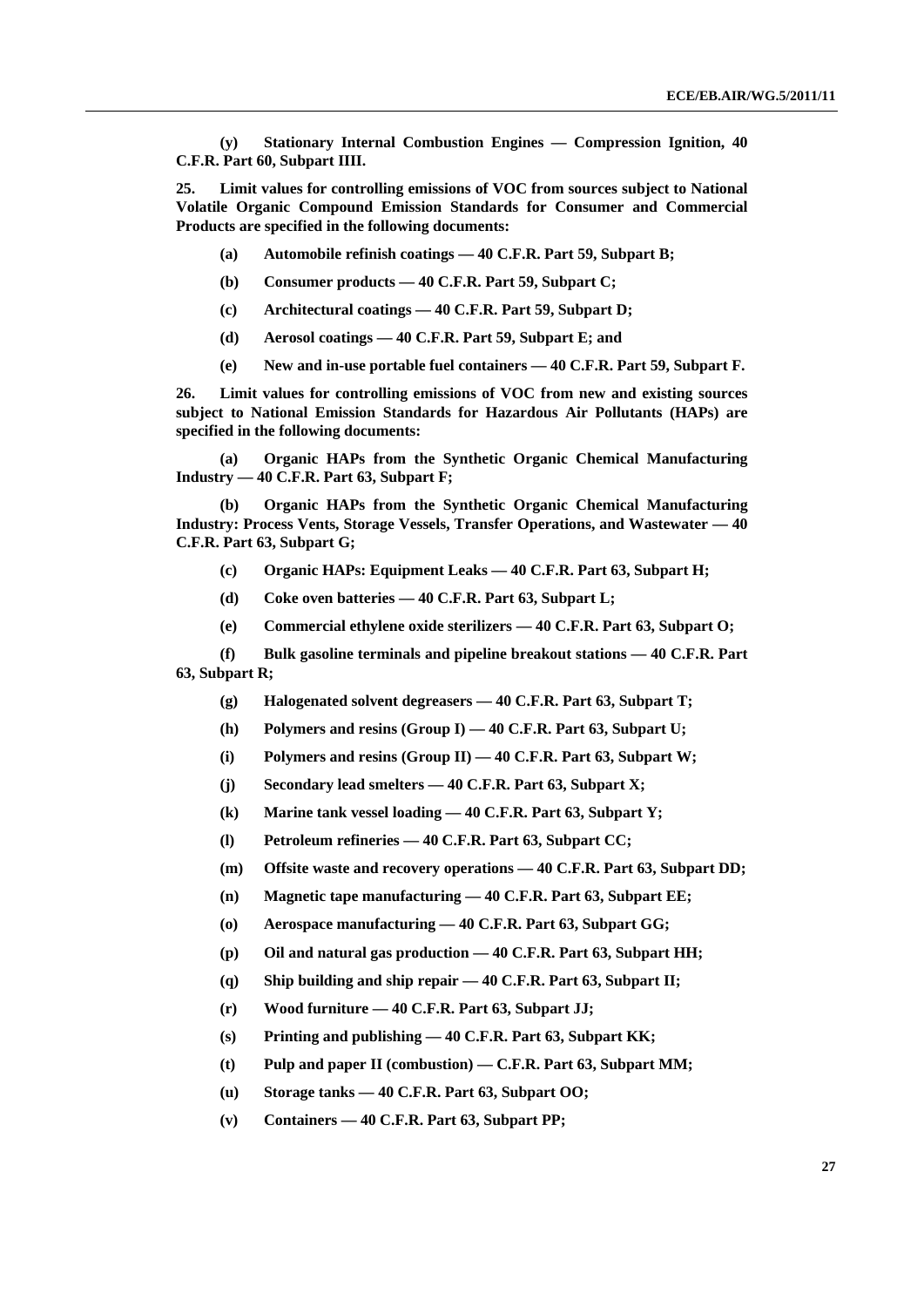**(w) Surface impoundments — 40 C.F.R. Part 63, Subpart QQ;** 

 **(x) Individual drain systems — 40 C.F.R. Part 63, Subpart RR;** 

 **(y) Closed vent systems — 40 C.F.R. Part 63, Subpart SS;** 

 **(z) Equipment leaks: control level 1 — 40 C.F.R. Part 63, Subpart TT;** 

 **(aa) Equipment leaks: control level 2 — 40 C.F.R. Part 63, Subpart UU;** 

**(bb) Oil-Water Separators and Organic-Water Separators — 40 C.F.R. Part 63, Subpart VV;** 

 **(cc) Storage Vessels (Tanks): Control Level 2 — 40 C.F.R. Part 63, Subpart WW;** 

 **(dd) Ethylene Manufacturing Process Units — 40 C.F.R. Part 63, Subpart XX;** 

**(ee) Generic Maximum Achievable Control Technology Standards for several categories — 40 C.F.R. Part 63, Subpart YY;** 

 **(ff) Mineral wool manufacturing — 40 C.F.R. Part 63, Subpart DDD;** 

 **(gg) Hazardous waste combustors — 40 C.F.R. Part 63, Subpart EEE;** 

 **(hh) Pharmaceutical manufacturing — 40 C.F.R. Part 63, Subpart GGG;** 

 **(ii) Natural Gas Transmission and Storage — 40 C.F.R. Part 63, Subpart HHH;** 

 **(jj) Flexible Polyurethane Foam Production — 40 C.F.R. Part 63, Subpart III;** 

 **(kk) Polymers and Resins: group IV — 40 C.F.R. Part 63, Subpart JJJ;** 

 **(ll) Portland cement manufacturing — 40 C.F.R. Part 63, Subpart LLL;** 

 **(mm) Pesticide active ingredient production –— 40 C.F.R. Part 63, Subpart MMM;** 

 **(nn) Wool fiberglass manufacturing — 40 C.F.R. Part 63, Subpart NNN;** 

 **(oo) Polymers and resins: group III — 40 C.F.R. Part 63, Subpart OOO;** 

 **(pp) Polyether polyols — 40 C.F.R. Part 63, Subpart PPP;** 

 **(qq) Secondary aluminum production — 40 C.F.R. Part 63, Subpart RRR;** 

 **(rr) Petroleum refineries — 40 C.F.R. Part 63, Subpart UUU;** 

 **(ss) Publicly owned treatment works — 40 C.F.R. Part 63, Subpart VVV;** 

 **(tt) Nutritional Yeast Manufacturing — 40 C.F.R. Part 63, Subpart CCCC;** 

 **(uu) Plywood and composite wood products — 40 C.F.R. Part 63, Subpart DDDD;** 

**(vv) Organic liquids distribution (non-gasoline) — 40 C.F.R. Part 63, Subpart EEEE;** 

**(ww) Miscellaneous organic chemical manufacturing — 40 C.F.R. Part 63, Subpart FFFF;** 

**(xx) Solvent Extraction for Vegetable Oil Production — 40 C.F.R. Part 63, Subpart GGGG;**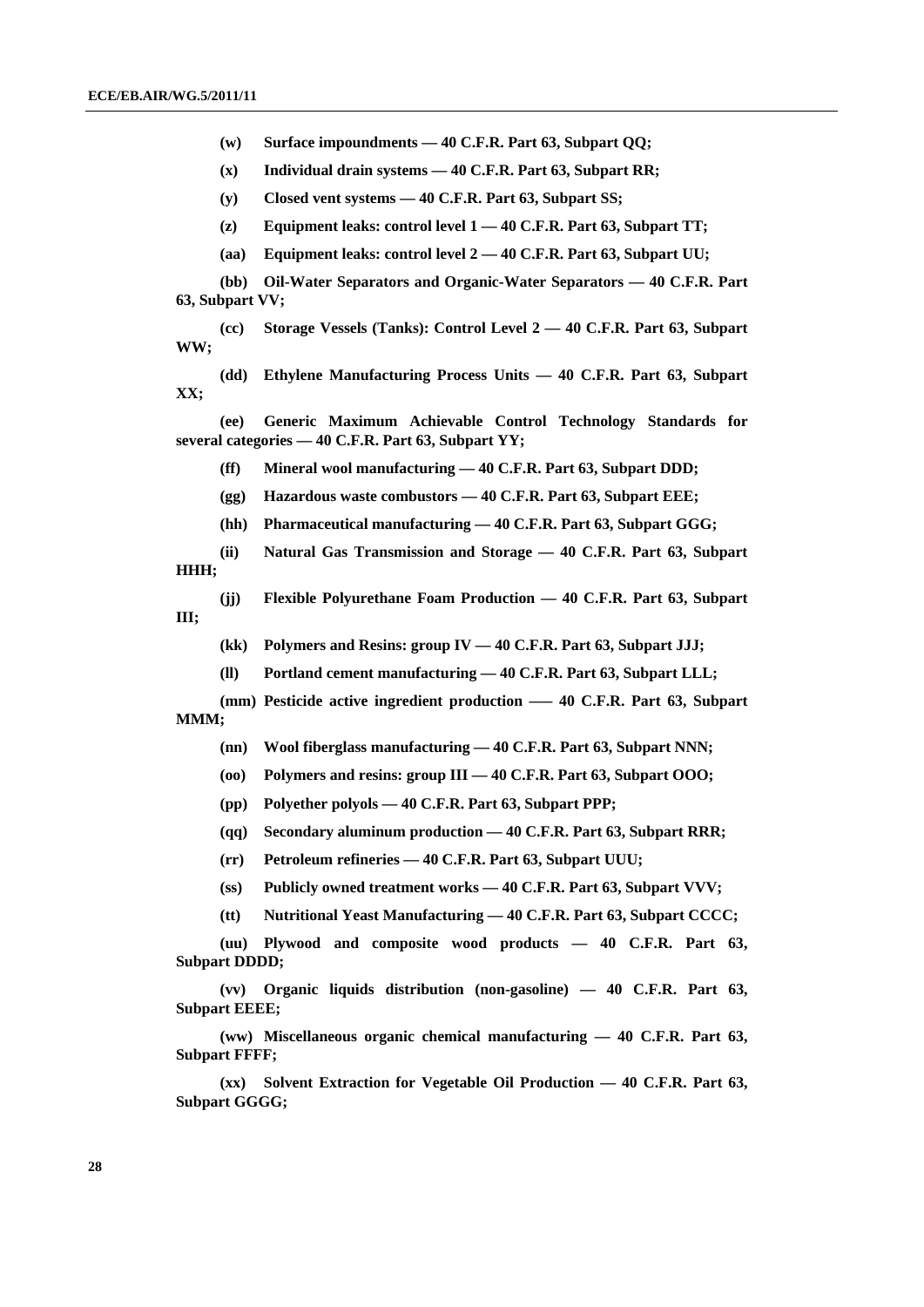**(yy) Wet Formed Fiberglass Mat Production — 40 C.F.R. Part 63, Subpart HHHH;** 

 **(zz) Auto and Light Duty Truck Coatings — 40 C.F.R. Part 63, Subpart IIII;** 

 **(aaa) Paper and Other Web Coating — 40 C.F.R. Part 63, Subpart JJJJ;** 

 **(bbb) Surface Coatings for Metal Cans — 40 C.F.R. Part 63, Subpart KKKK;** 

**(ccc) Miscellaneous Metal Parts and Products Coatings — 40 C.F.R. Part 63, Subpart MMMM;** 

 **(ddd) Surface Coatings for Large Appliances — 40 C.F.R. Part 63, Subpart NNNN;** 

 **(eee) Printing, Coating and Dyeing of Fabric — 40 C.F.R. Part 63, Subpart OOOO;** 

**(fff) Surface Coating of Plastic Parts and Products — 40 C.F.R. Part 63, Subpart PPPP;** 

**(ggg) Surface Coating of Wood Building Products — 40 C.F.R. Part 63, Subpart QQQQ;** 

 **(hhh) Metal Furniture Surface Coating — 40 C.F.R. Part 63, Subpart RRRR;** 

 **(iii) Surface coating for metal coil — 40 C.F.R. Part 63, Subpart SSSS;** 

 **(jjj) Leather finishing operations — 40 C.F.R. Part 63, Subpart TTTT;** 

 **(kkk) Cellulose products manufacturing — 40 C.F.R. Part 63, Subpart UUUU;** 

 **(lll) Boat manufacturing — 40 C.F.R. Part 63, Subpart VVVV;** 

**(mmm) Reinforced Plastics and Composites Production — 40 C.F.R. Part 63, Subpart WWWW;** 

 **(nnn) Rubber tire manufacturing — 40 C.F.R. Part 63, Subpart XXXX;** 

 **(ooo) Stationary Combustion Engines — 40 C.F.R. Part 63, Subpart YYYY;** 

**(ppp) Stationary Reciprocating Internal Combustion Engines: Compression Ignition — 40 C.F.R. Part 63, Subpart ZZZZ;** 

 **(qqq) Semiconductor manufacturing — 40 C.F.R. Part 63, Subpart BBBBB;** 

 **(rrr) Iron and steel foundries — 40 C.F.R. Part 63, Subpart EEEEE;** 

 **(sss) Integrated iron and steel manufacturing — 40 C.F.R. Part 63, Subpart FFFFF;** 

**(ttt) Asphalt Processing and Roofing Manufacturing — 40 C.F.R. Part 63, Subpart LLLLL;** 

**(uuu) Flexible Polyurethane Foam Fabrication — 40 C.F.R. Part 63, Subpart MMMMM;** 

 **(vvv) Engine test cells/stands — 40 C.F.R. Part 63, Subpart PPPPP;** 

 **(www) Friction products manufacturing — 40 C.F.R. Part 63, Subpart QQQQQ;** 

 **(xxx) Refractory products manufacturing — 40 C.F.R. Part 63, Subpart SSSSS;** 

 **(yyy) Hospital ethylene oxide sterilizers — 40 C.F.R. Part 63, Subpart WWWWW;**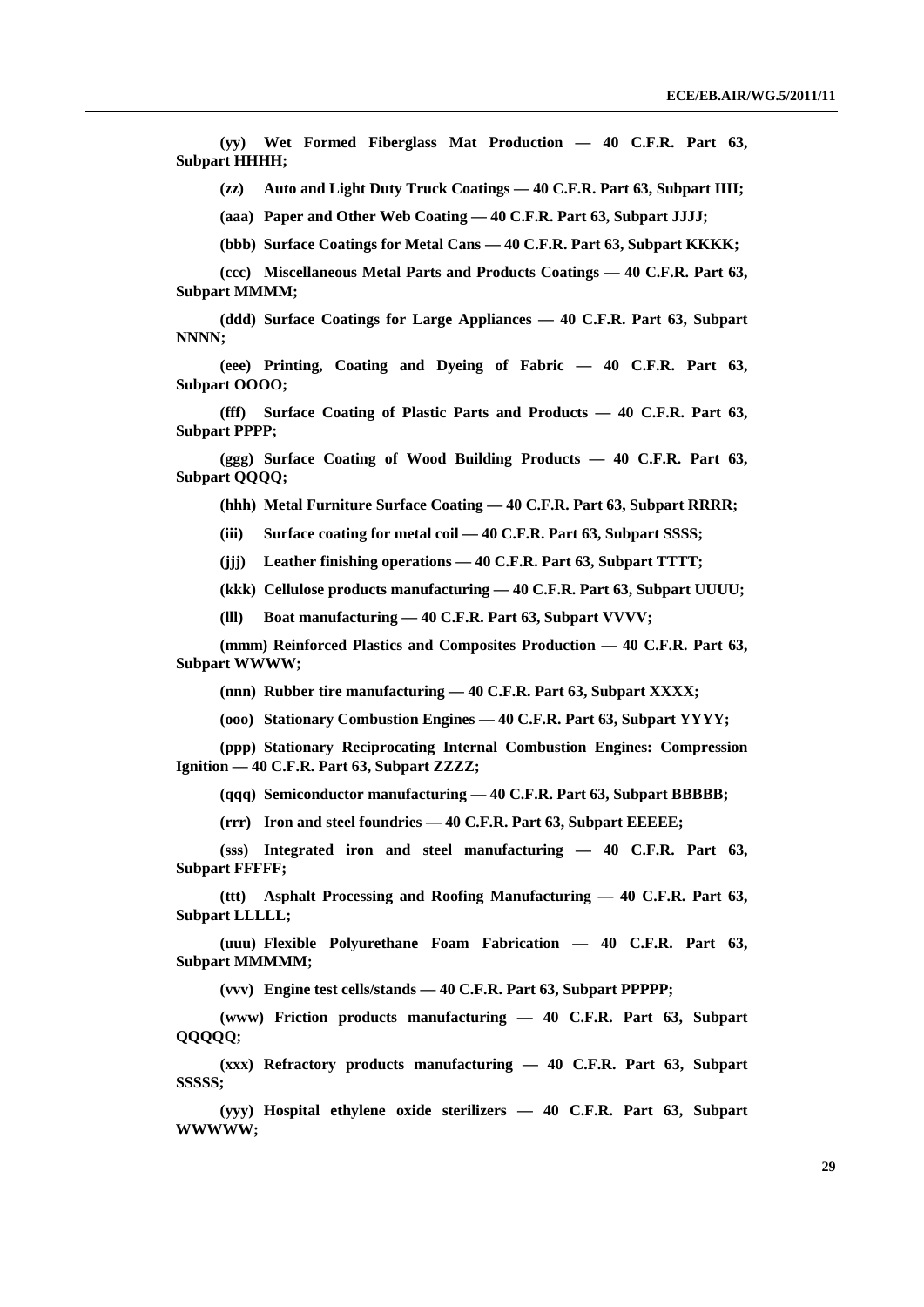**(zzz) Gasoline Distribution Bulk Terminals, Bulk Plants, and Pipeline Facilities — 40 C.F.R. Part 63, Subpart BBBBBB;** 

 **(aaaa) Gasoline Dispensing Facilities — 40 C.F.R. Part 63, Subpart CCCCCC;** 

 **(bbbb) Paint Stripping and Miscellaneous Surface Coating Operations at Area Sources — 40 C.F.R. Part 63, Subpart HHHHHH;** 

 **(cccc) Acrylic Fibers/Modacrylic Fibers Production (Area Sources) — 40 C.F.R. Part 63, Subpart LLLLLL;** 

 **(dddd) Carbon Black Production (Area Sources) — 40 C.F.R. Part 63, Subpart MMMMMM;** 

 **(eeee) Chemical Manufacturing Area Sources: Chromium Compounds — 40 C.F.R. Part 63, Subpart NNNNNN;** 

 **(ffff) Chemical Manufacturing for Area Sources — 40 C.F.R. Part 63, Subpart VVVVVV;** 

 **(gggg) Asphalt Processing and Roofing Manufacturing (Area Sources) — 40 C.F.R. Part 63, Subpart AAAAAAA; and** 

 **(hhhh) Paints and Allied Products Manufacturing (Area Sources) — 40 C.F.R. Part 63, Subpart CCCCCCC.**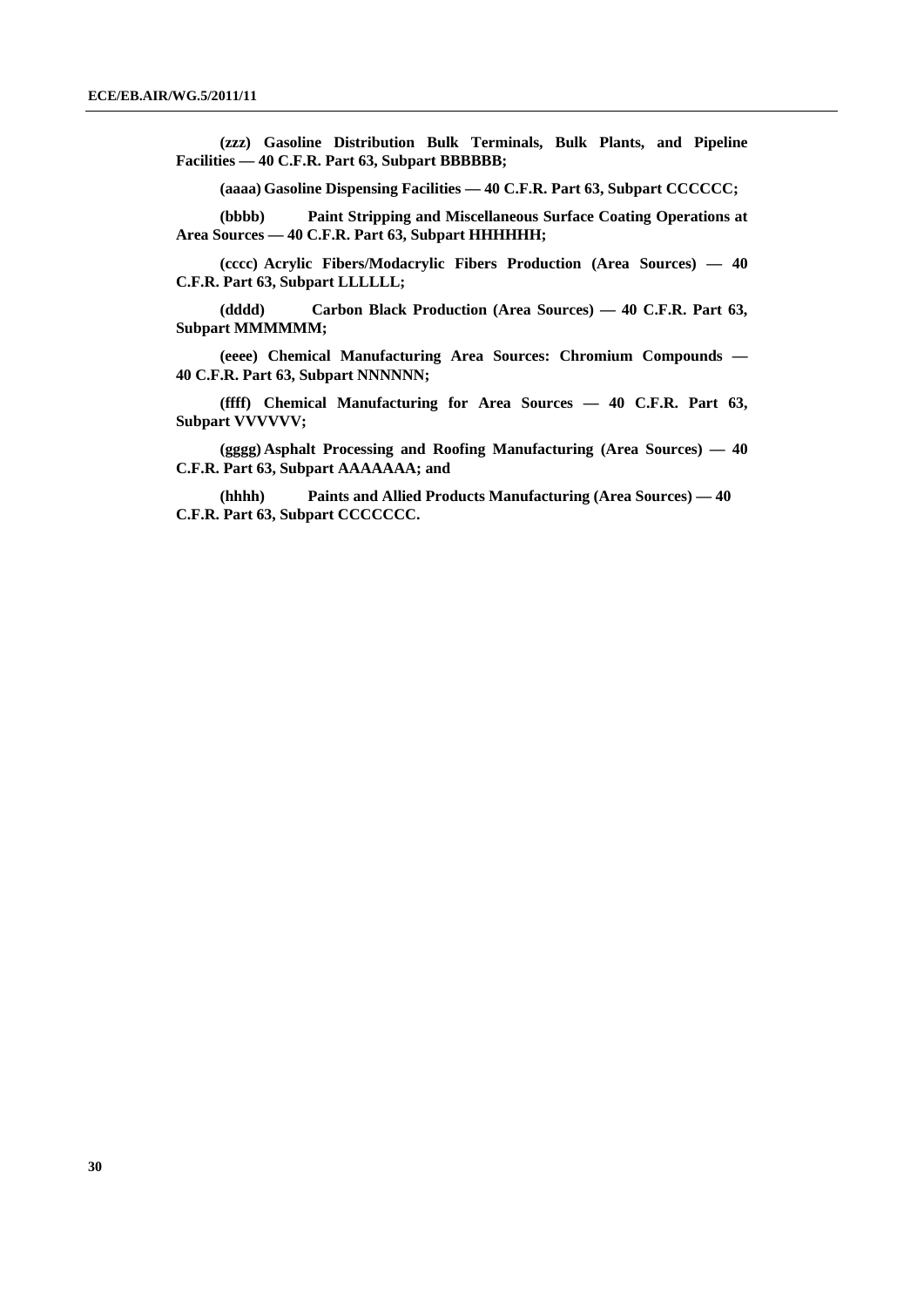# **Appendix I**

# **Solvent Management Plan**

### **Introduction**

1. This appendix to the annex on limit values for emissions of [non-methane volatile organic compounds (NMVOCs) – delete] **VOCs** from stationary sources provides guidance on carrying out a solvent management plan. It identifies the principles to be applied (para. 2), provides a framework for the mass balance (para. 3) and provides an indication of the requirements for verification of compliance (para. 4).

### **Principles**

- 2. The solvent management plan serves the following purposes:
	- (a) Verification of compliance, as specified in the annex; and
	- (b) Identification of future reduction options.

#### **Definitions**

- 3. The following definitions provide a framework for the mass balance exercise:
	- (a) Inputs of organic solvents:

I1 The quantity of organic solvents or their quantity in preparations purchased that are used as input into the process in the time frame over which the mass balance is being calculated;

I2 The quantity of organic solvents or their quantity in preparations recovered and reused as solvent input into the process. (The recycled solvent is counted every time it is used to carry out the activity.);

- (b) Outputs of organic solvents:
- O1. Emission of [NMVOCs delete] **VOCs** in waste gases;

O2. Organic solvents lost in water, if appropriate taking into account wastewater treatment when calculating O5;

O3. The quantity of organic solvents that remains as contamination or residue in output of products from the process;

O4. Uncaptured emissions of organic solvents to air. This includes the general ventilation of rooms, where air is released to the outside environment via windows, doors, vents and similar openings;

O5. Organic solvents and/or organic compounds lost due to chemical or physical reactions (including, for example, those that are destroyed, e.g., by incineration or other waste-gas or wastewater [treatments – delete], or captured, e.g., by adsorption, as long as they are not counted under O6, O7 or O8);

O6. Organic solvents contained in collected waste;

O7. Organic solvents, or organic solvents contained in preparations, that are sold or are intended to be sold as a commercially valuable product;